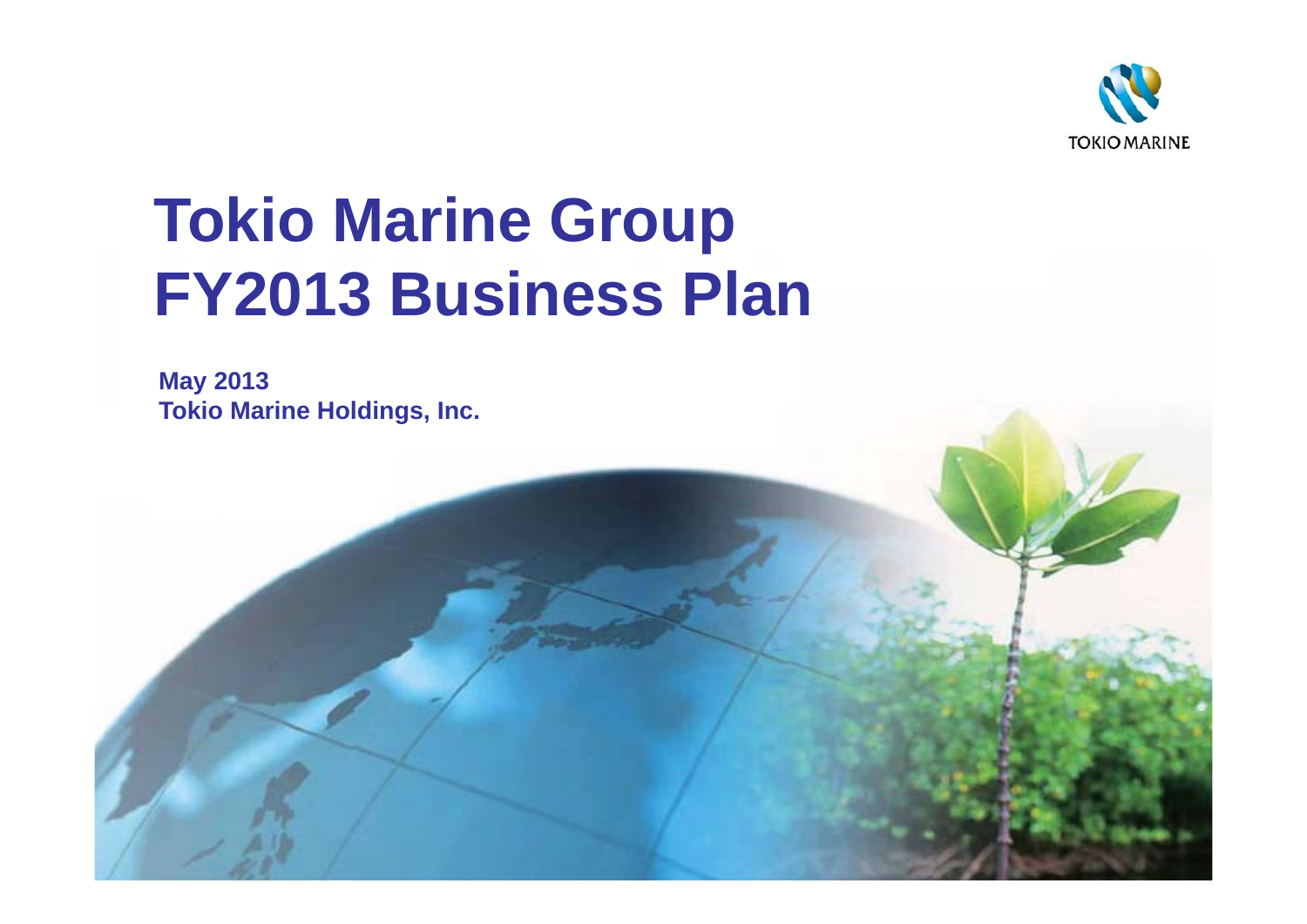

|         | <b>I. Progress of the Mid-Term Business Plan</b><br>$\cdots \cdots \cdots P_2$ 2 |                              |  |  |  |  |  |  |  |
|---------|----------------------------------------------------------------------------------|------------------------------|--|--|--|--|--|--|--|
|         | <b>II. Business Plan and Strategy by Each Domain</b>                             |                              |  |  |  |  |  |  |  |
| $1_{-}$ | <b>Domestic Non-Life</b>                                                         | P. 7                         |  |  |  |  |  |  |  |
|         | 2. Domestic Life                                                                 | P. 12                        |  |  |  |  |  |  |  |
|         | 3. International Insurance                                                       | P. 16                        |  |  |  |  |  |  |  |
|         | 4. Asset Management                                                              | $\cdots \cdots \cdots P. 23$ |  |  |  |  |  |  |  |
|         | 5. ERM & Return to Shareholders                                                  | $\cdots \cdots \cdots P. 25$ |  |  |  |  |  |  |  |
|         |                                                                                  |                              |  |  |  |  |  |  |  |

### **Reference**

・・・・・・・・・・ **P. 28**

◆**Abbreviations used in this material**

**TMNF : Tokio Marine & Nichido Fire Insurance Co., Ltd.**

**NF : Nisshin Fire & Marine Insurance Co., Ltd.**

**TMNL : Tokio Marine & Nichido Life Insurance Co., Ltd.**

**FL : Tokio Marine & Nichido Financial Life Insurance Co., Ltd.**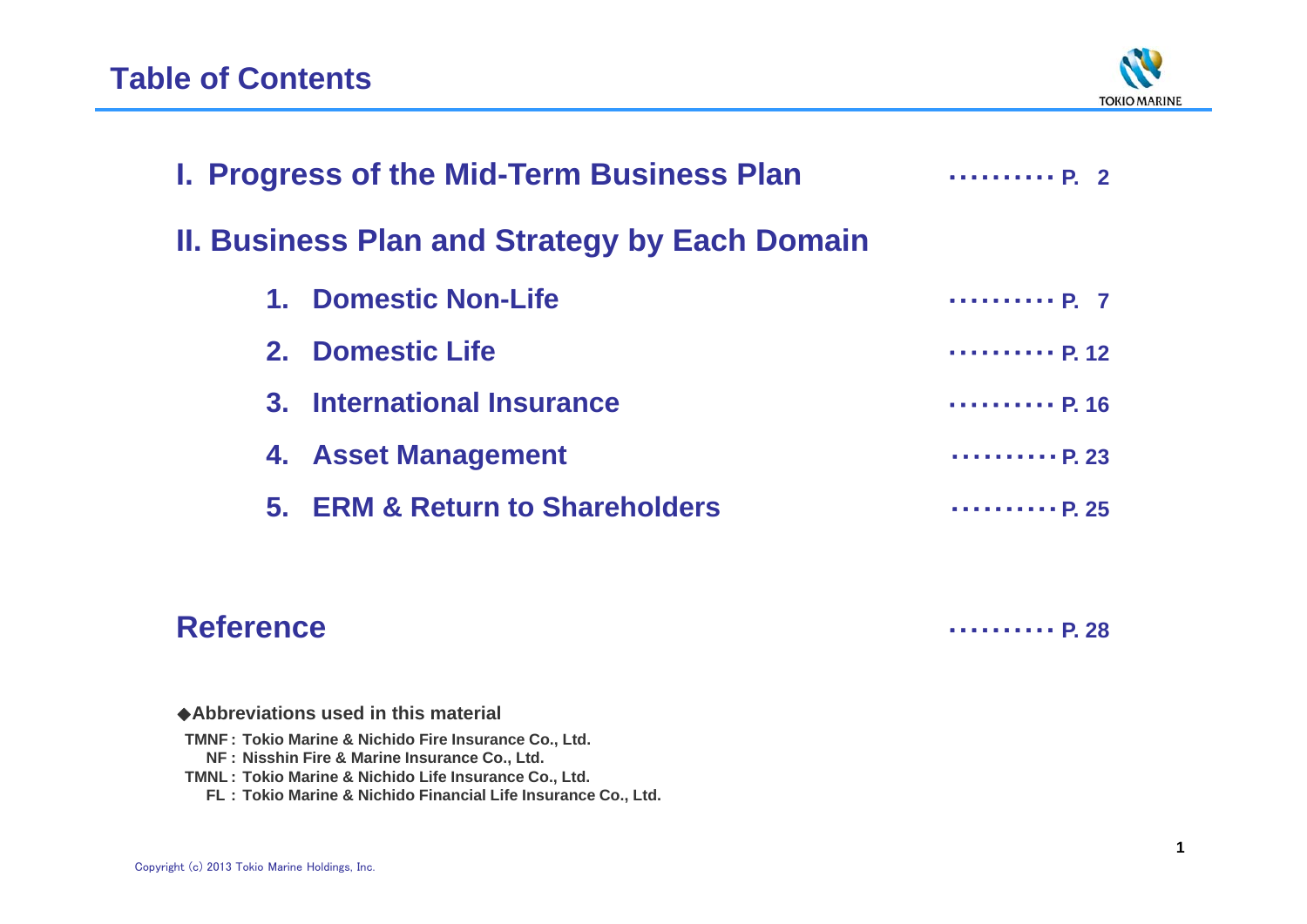

# **I. Progress of the Mid-Term Business Plan**

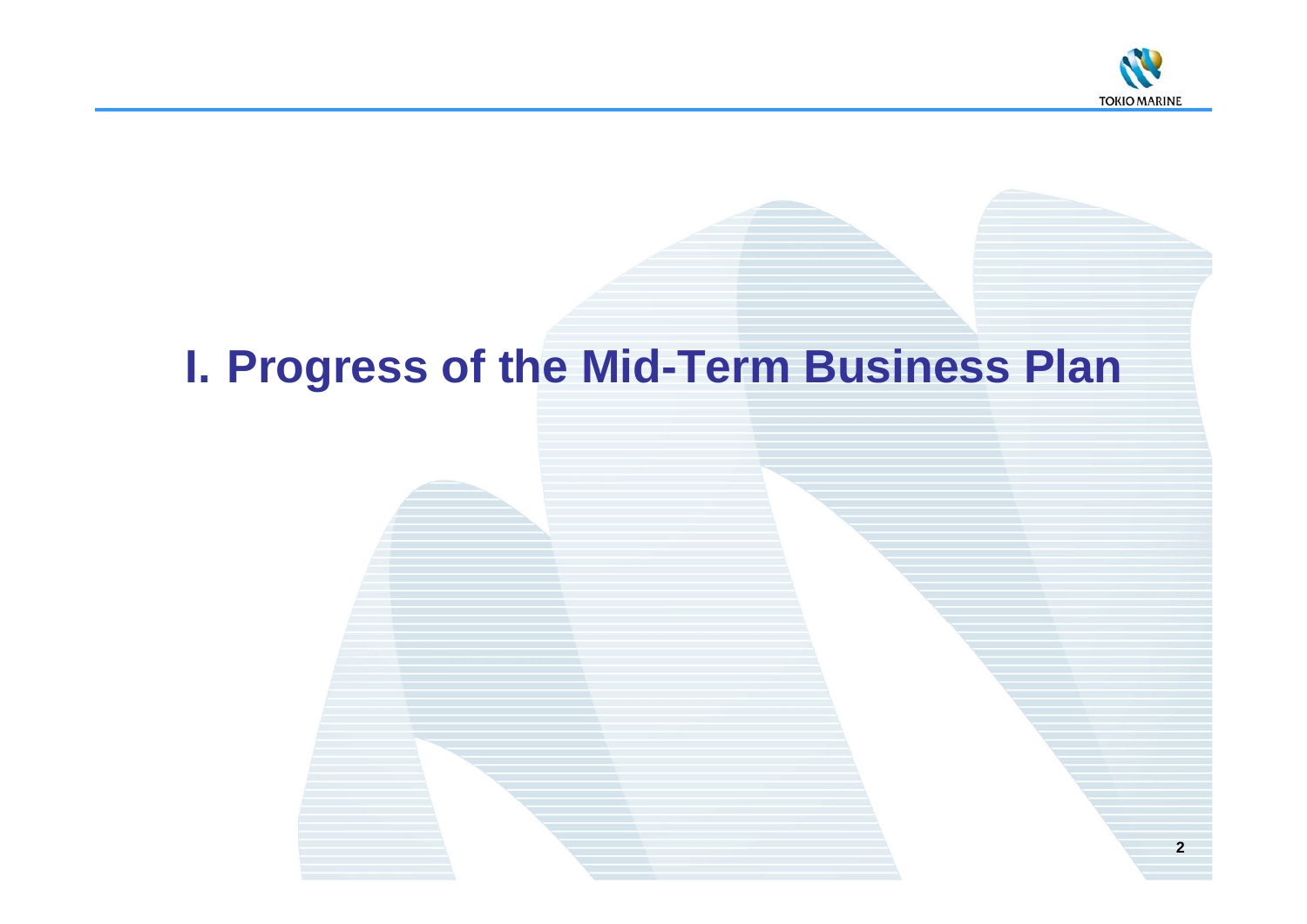

### ■ Progress of the Mid-Term Business Plan

### **FY2012 (first year of the Mid-Term Business Plan) achieved steady growth, in line with the plan**

FY2012 adjusted earnings showed growth as initially planned due to efforts to improve profitability and steady execution of growth strategies in each business, despite the impact from natural catastrophes, etc.

### **Aiming for further profit growth in FY2013 through steady implementation of growth strategies set forth in the Mid-Term Business Plan**

| <b>Domestic</b><br>Non-Life       | • Aim for improvement in combined ratio through continuous product and rate revisions, etc. to<br>improve profitability<br>• Aim for industry-leading growth by strengthening customer contacts                                                  |
|-----------------------------------|--------------------------------------------------------------------------------------------------------------------------------------------------------------------------------------------------------------------------------------------------|
| <b>Domestic</b><br><b>Life</b>    | • Aim for maintained profit growth by developing unique and value-added products as well as<br>promoting the integration of life and non-life sales approach                                                                                     |
| International<br><b>Insurance</b> | • Aim for well-balanced growth in both developed and emerging countries<br>• Continuously aim for further improvement in capital efficiency through business portfolio<br>diversification and geographical diversification of risks underwritten |

### ■ Return to Shareholders

**FY2013 annual dividends per share is planned to be raised by 5 yen to 60 yen, an increase for two consecutive fiscal years**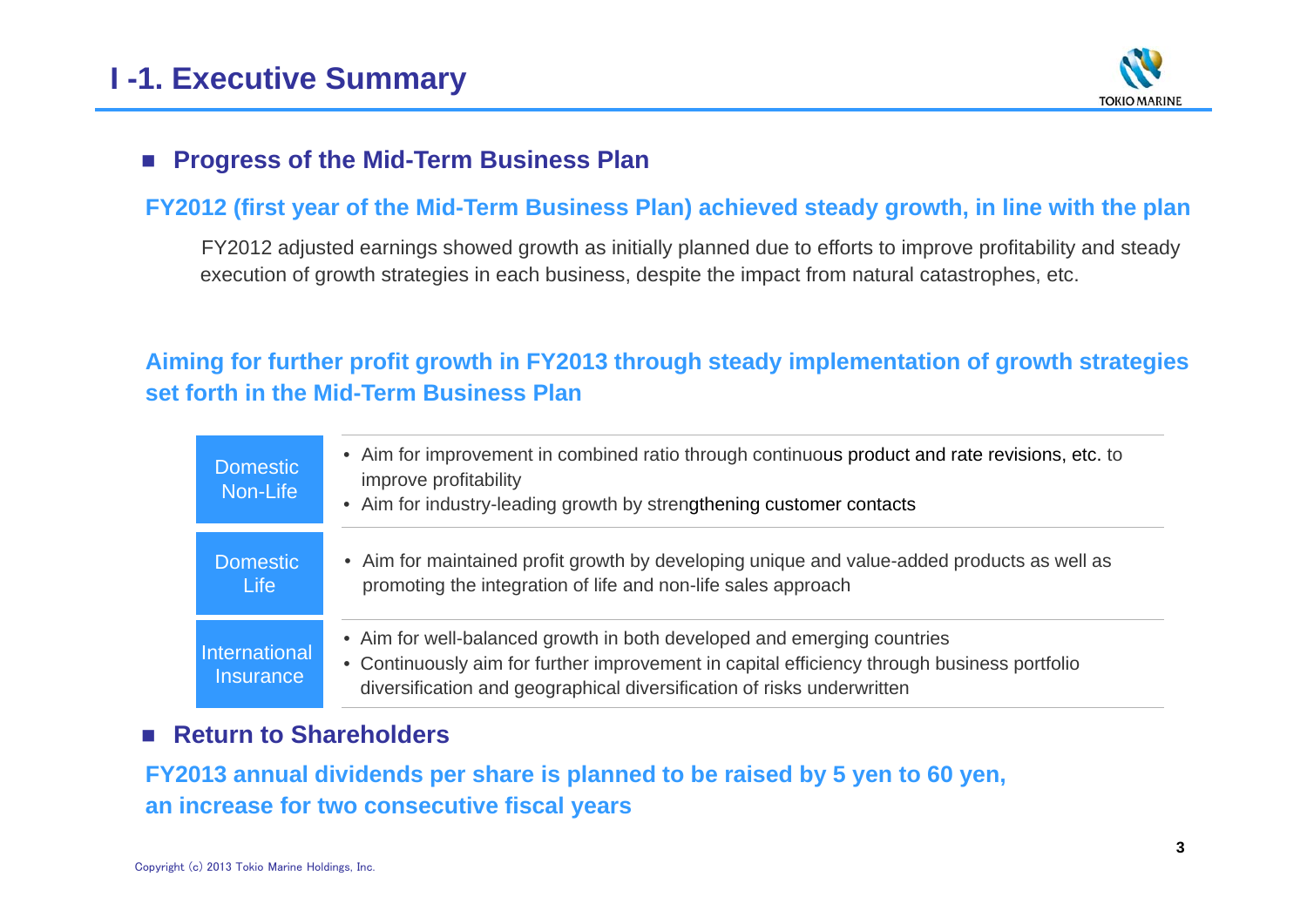# **I -2. Consolidated Results Overview**



#### **Premiums Income** (Net premiums written + Life insurance premiums)

#### $-FY2012$

 Net premiums written increased due to revenue growth in domestic non-life business mainly in auto and steady growth at overseas subsidiaries as well as the consolidation of Delphi

**TOKIO MARINE** 

 Life insurance premiums also increased due to an increase in inforce policies at TMNL and favorable sales in life insurance business in Asia (excluding Japan) as well as the consolidation of Delphi

#### —FY2013 :

 Both net premiums written and life insurance premiums are projected to increase mainly due to sustained growth in domestic life and non-life businesses, and overseas subsidiaries as well as the full-year consolidation of Delphi

### **• Ordinary Profit**

#### —FY2012 :

• Increased mainly due to a decrease in natural catastrophe losses compared to FY2011, and the revenue growth in both domestic and international insurance businesses, despite an increase in provision for reserves for foreign currency denominated outstanding claims (owing to the depreciation of the yen) in domestic non-life business

#### —FY2013 :

• Projected to increase mainly due to the progress of profitability improvement in domestic non-life business and the full-year consolidation of Delphi as well as the assumption that natural catastrophe losses are projected to occur on an average level (domestic and international)

#### **• Net Income**

#### —FY2012 :

• Increased due to the reversal effect of FY2011 reduction of deferred tax assets associated with corporate tax rate decrease, in addition to the same factors as in ordinary profit

#### —FY2013 :

• Projected to increase due to the same factors as in ordinary profit 4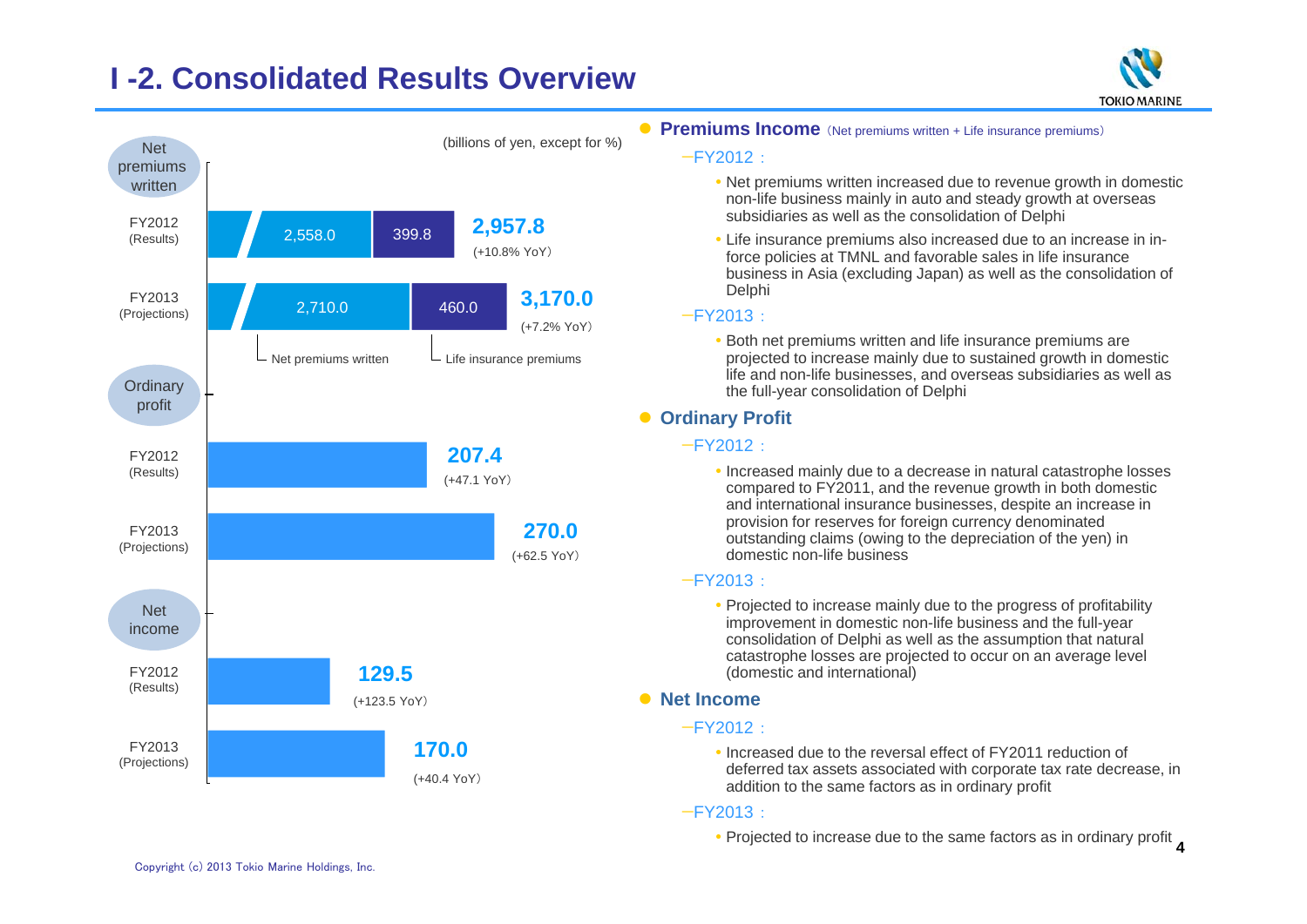### **I -3. Progress of the Mid-Term Business Plan**

(billions of yen)





### ■ **Adjusted Earnings**

**Each business domain achieved steady growth, in line with the Mid-Term Business Plan**

- $\bullet$  FY2012 Adjusted Earnings: Increased by ¥228.6B YoY
	- Steady progress of revenue increase in each business, and a decrease in natural catastrophe losses compared to FY2011
	- In domestic life, effect of change in risk discount rate associated with the interest rate decline and the improvement of the market environment

### FY2013 Adjusted Earnings:

 $\bullet$ 

Projected to increase by ¥16.9B YoY

- Further improvement in underwriting in domestic non-life
- — Further expansion of underwriting in international insurance and Delphi's full-year profit contribution to the consolidated P/L results
- Assumption that natural catastrophe losses are projected to occur on an average level (domestic and international)
	- \*1 Excluding effect of change in risk discount rate used for calculation of the Embedded Value in domestic life insurance business
- \*2 Applied share price, FX rates, and interest rates are as of end-Mar. 2012. In addition, projected profit level is based on the assumption that natural catastrophe losses are projected to occur on an average level etc.
- \*3 Figures of TMNF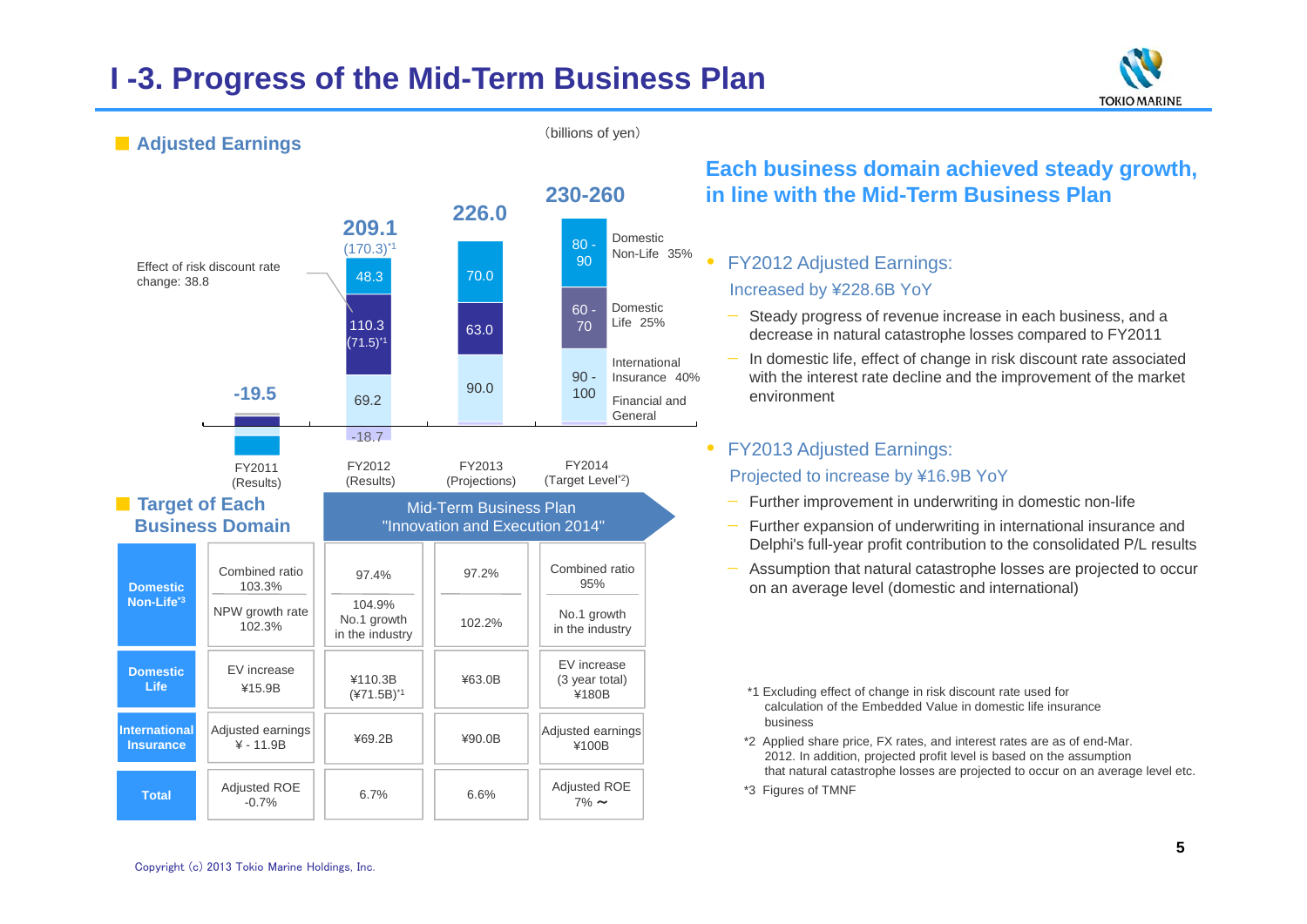

### **Adjusted Earnings by Business Domain**

|                                          |                          |                       | (billions of yen) |
|------------------------------------------|--------------------------|-----------------------|-------------------|
|                                          | FY2012<br><b>Results</b> | FY2013<br>Projections | Change            |
| <b>Domestic Non-Life</b>                 | 48.3                     | 70.0                  | 21.7              |
| <b>TMNF</b>                              | 54.6                     | 72.0                  | 17.4              |
| NF                                       | $-0.9$                   | 1.0                   | 1.9               |
| Other                                    | $-5.4$                   | $-3.0$                | 2.4               |
| <b>Domestic Life</b>                     | 110.3                    | 63.0                  | $-47.3$           |
| TMNL*                                    | 89.7                     | 67.0                  | $-22.7$           |
| FL                                       | 20.6                     | $-4.0$                | $-24.6$           |
| Other                                    | $-0.1$                   | 0.0                   | 0.1               |
| <b>International Insurance</b>           | 69.2                     | 90.0                  | 20.8              |
| Philadelphia                             | 24.5                     | 28.0                  | 3.5               |
| Delphi                                   | 11.9                     | 23.0                  | 11.1              |
| North America                            | 7.3                      | 3.0                   | $-4.3$            |
| Kiln                                     | 5.6                      | 17.0                  | 11.4              |
| Europe & Middle East                     | 2.2                      | 1.0                   | $-1.2$            |
| South & Central America                  | 2.0                      | 2.0                   | 0.0               |
| Asia                                     | 2.2                      | 6.0                   | 3.8               |
| Reinsurance                              | 10.2                     | 12.0                  | 1.8               |
| International Non-Life                   | 66.0                     | 92.0                  | 26.0              |
| International Life                       | 4.7                      | 2.0                   | $-2.7$            |
| Adjustment relating to natural disasters |                          |                       |                   |
| <b>Financial &amp; General</b>           | $-18.7$                  | 3.0                   | 21.7              |
|                                          |                          |                       |                   |

| <b>Group total</b>         | 209.1 | 226.0 | 16.9     |
|----------------------------|-------|-------|----------|
| Adjusted ROE (Group total) | 6.7%  | 6.6%  | $-0.1\%$ |

excluding capital transactions

#### F. **TMNF Adjusted Earnings**

#### Net income of TMNF foraccounting purposes Reversal of catastrophe loss reserves, etc. net of taxes  $\overline{f}$ Provision for price fluctuation reserves, net of taxes -Gains/losses on sales or evaluation of ALM bonds andinterest rate swaps, net of taxes -Gains/loses on sales or evaluation of stocks andproperties held, net of taxes Other extraordinary profits/losses and valuation reserves etc., net of taxes  $=$ **Adjusted earnings of** ¥137.0B ¥8.3B ¥2.6B ¥0.3B ¥40.6B ¥18.4B ¥72.0B¥72.0B

### —**Group total adjusted earnings is projected to increase by ¥16.9B YoY to ¥226.0B, with adjusted ROE projected to be 6.6%**

#### **• Domestic Non-Life**

TMNF: Projected to increase by ¥17.4B YoY to ¥72.0B

‒ Mainly due to a decrease in net incurred losses from natural catastrophes, and the reversal effect of an increase in provision for reserves for foreign currency denominated outstanding claims due to the yen turning to depreciation in FY2012

#### **• Domestic Life**

TMNL: Projected to decrease by ¥22.7B YoY to ¥67.0B

- ‒ Mainly due to the reversal effect relating to the risk discount rate decrease in FY2012, despite a projected steady growth
- FL: Projected to decrease by ¥24.6B YoY to ¥ -4.0B
	- ‒ Due to the reversal effect of the increase owing to improvement of the market environment in FY2012

#### **International Insurance**

‒Projected to increase mainly due to the reversal effect of large natural catastrophe losses in FY2012 such as Hurricane Sandy, and the full-year consolidation of Delphi

#### **Financial & General**

‒Projected to increase due to the reversal effect of loss provisions relating to guarantee obligation at a securities subsidiary

**TMNF**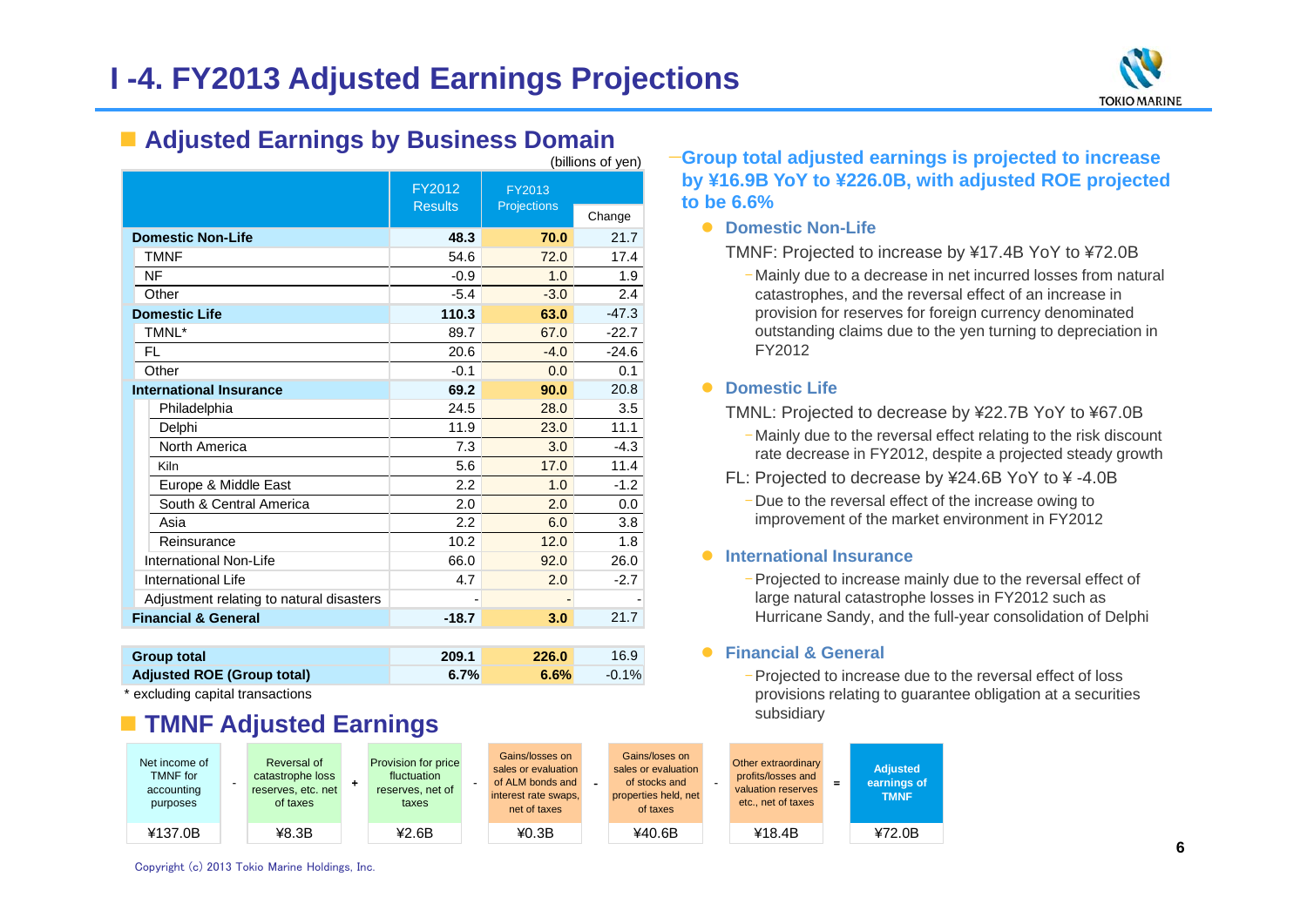# **II. Business Plan and Strategy by Each Domain**



**7**

# **1. Domestic Non-Life**

- **2. Domestic Life**
- **3. International Insurance**
- **4. Asset Management**
- **5. ERM & Return to Shareholders**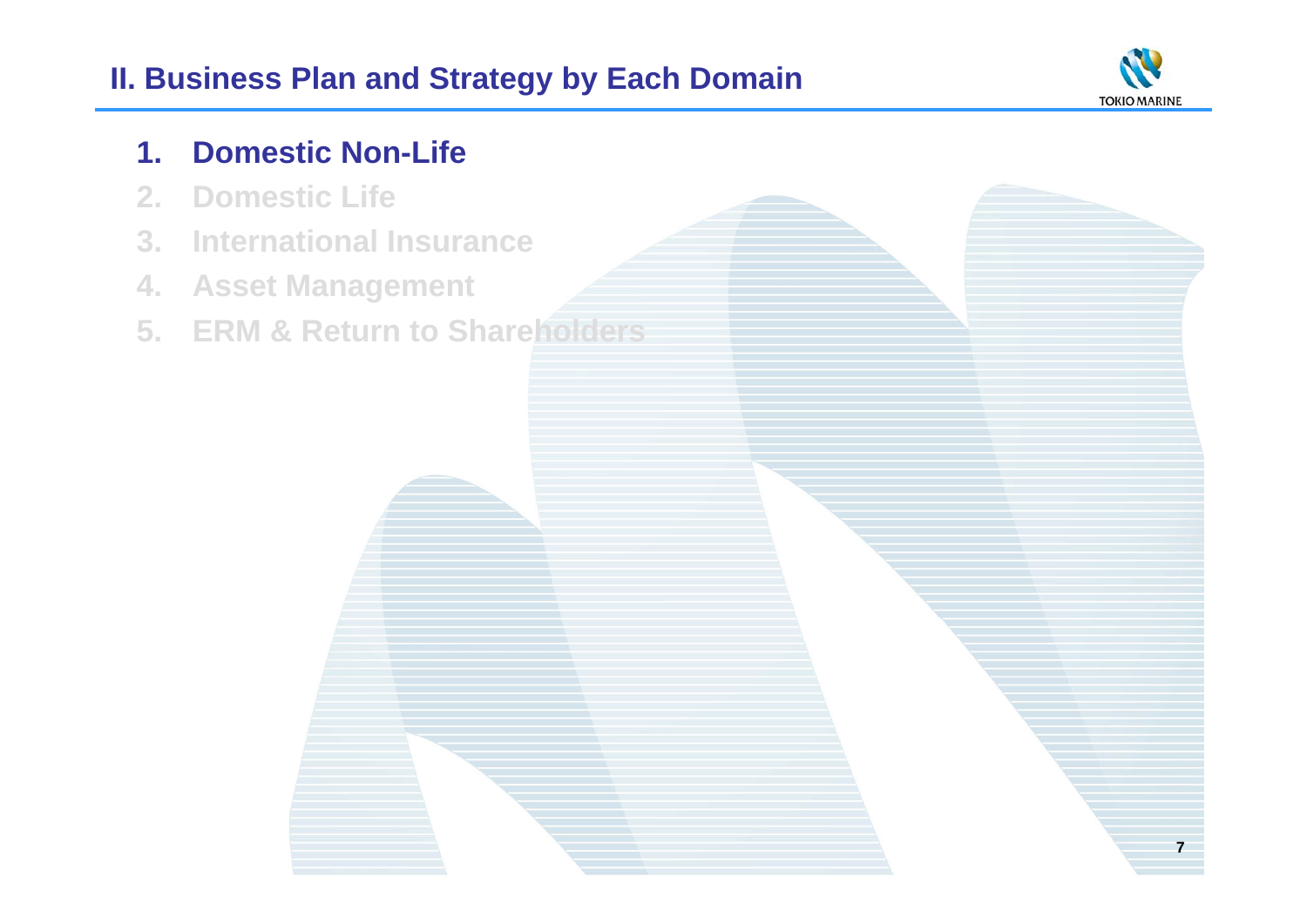



#### ■ **Net Premiums Written** (billions of yen)

### **Adjusted Earnings (billions of yen)**



### **• Net Premiums Written**

Projected to increase by 2.2% YoY to ¥1,911.0B due to product and rate revisions in auto and CALI etc., and the expansion of sales channels

#### **Net Income**

Projected to increase by ¥78.3B YoY to ¥137.0B

- Profitability improvement mainly through rate revisions and measures for high loss ratio accounts
- Reversal effect of natural catastrophe losses in FY2012
- Reversal effect of an increase in provision for reserves for foreign currency denominated outstanding claims due to the depreciation of the yen in FY2012
- Reversal effect of the valuation loss on investment in a subsidiary (extraordinary loss) in FY2012

### **Adjusted Earnings**

Projected to increase by ¥17.4B YoY to ¥72.0B due to the same factors in net income (excluding the factor of the valuation loss on investment in a subsidiary)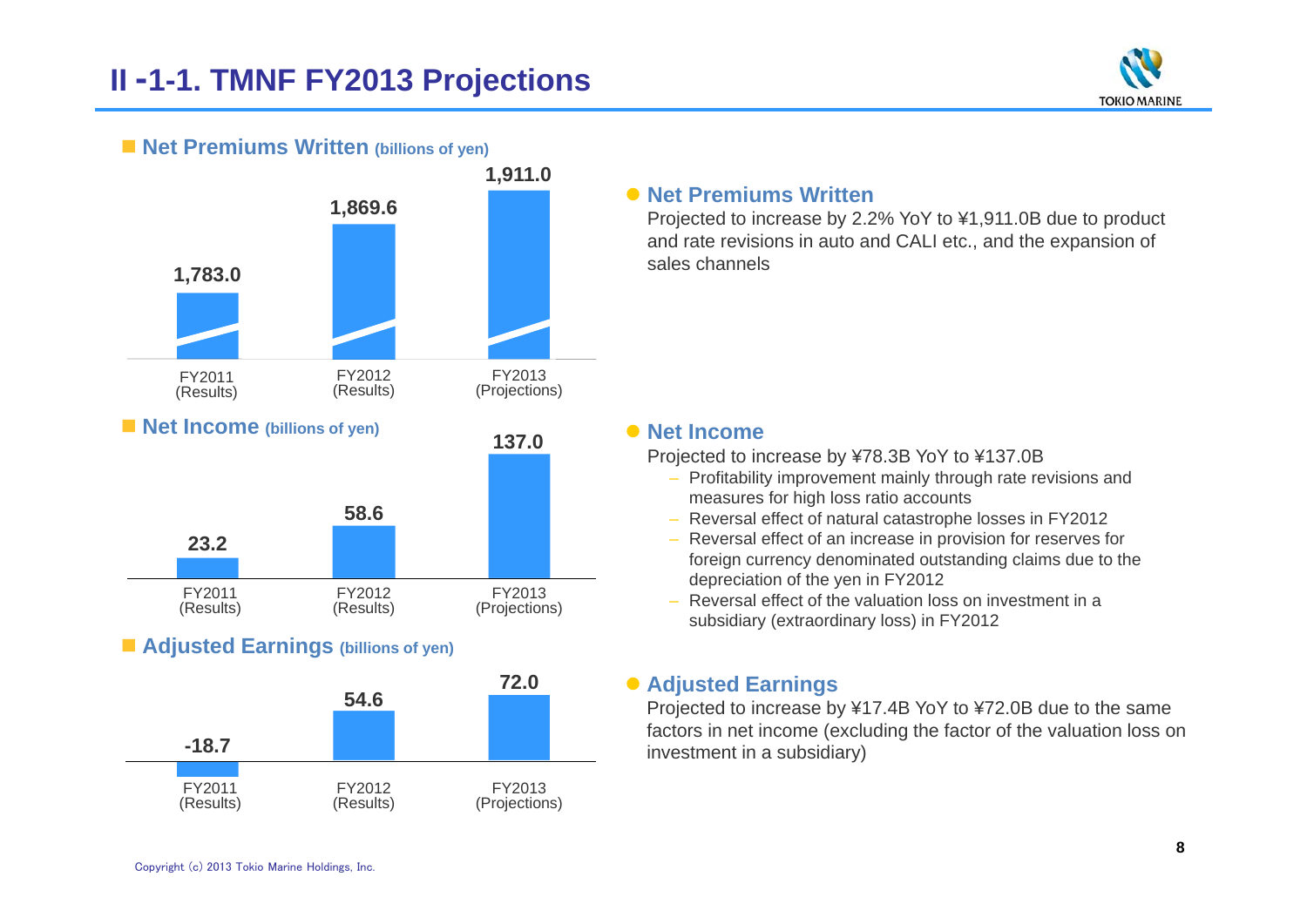# **II -1-2. TMNF Improving Profitability**



### **Aim to achieve C/R of 95% level in FY2014 through continuous measures to improve profitability, set forth in the Mid-Term Business Plan**

### ■ Combined Ratio (private insurance: W/P basis)



| (billions of yen, except for %)      | FY2010  | FY2011  | FY2012  | FY2013<br>(Projections) |
|--------------------------------------|---------|---------|---------|-------------------------|
| Net premiums written                 | 1,517.5 | 1.545.6 | 1,618.5 | 1.649.6                 |
| Net claims paid*                     | 941.2   | 1.071.5 | 1.045.1 | 1,060.3                 |
| Natural catastrophe<br>losses        | 1.8     | 153.6   | 70.0    | 75.6                    |
| W/P loss ratio                       | 62.0%   | 69.3%   | 64.6%   | 64.3%                   |
| W/P combined ratio                   | 97.2%   | 103.3%  | 97.4%   | 97.2%                   |
|                                      |         |         |         |                         |
| E/I loss ratio                       | 66.2%   | 69.8%   | 66.8%   | 62.8%                   |
| * Including loss adjustment expenses |         |         |         |                         |

- $\bullet$  Improvement in underwriting (excluding natural catastrophes)
	- Loss ratio (excluding natural catastrophes) is projected to improve by 0.5 points YoY to 59.7% through continued execution of measures for profitability improvement in auto etc.

#### $\bullet$ Natural catastrophes

 Loss ratio relating to natural catastrophes is projected to worsen by 0.3 points YoY to 4.6%, due to claims payment for past natural catastrophes (incurred before FY2013), and assuming ¥35B net claims payment (an increase by ¥5B YoY) for natural catastrophes occurring in FY2013

#### $\bullet$ Expense ratio

 Although FY2014 target level of 33.2% set forth in the Mid-Term Business Plan has been achieved, continue to pursue further improvement through improving efficiency in non-personnel expenses and revenue growth, etc.

Including loss adjustment expenses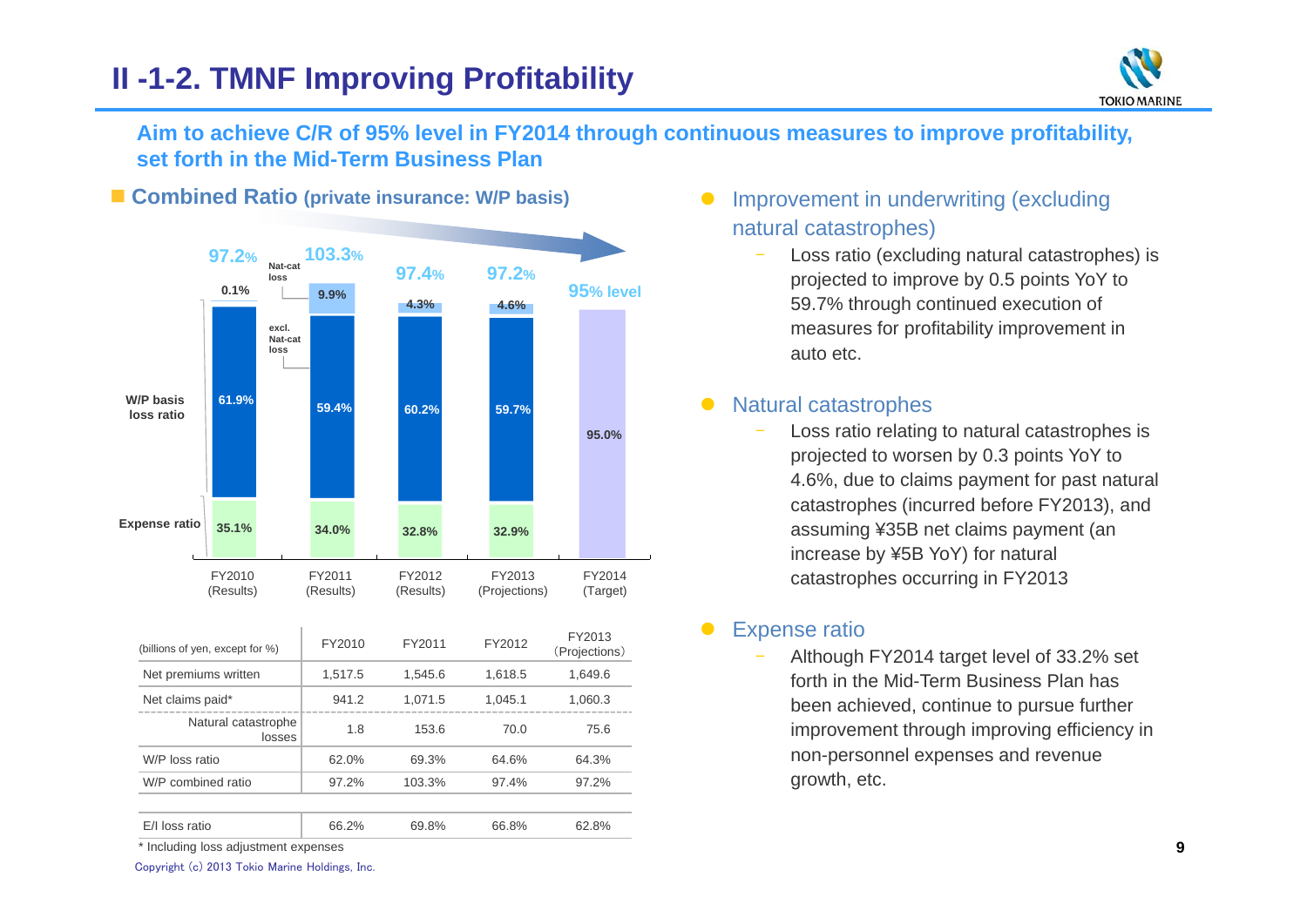

### **Signs of profitability improvement are beginning to appear We will further strengthen measures to achieve the Mid-Term target**



■ **Loss Ratio**

|                             | FY2010 | FY2011 | FY2012 | FY2013<br>(Projections) |
|-----------------------------|--------|--------|--------|-------------------------|
| Unit premiums <sup>*1</sup> | 100    | 101.2  | 103.1  |                         |
|                             |        |        |        |                         |

\*1: FY2010 non-fleet unit premiums (managerial accounting basis) is set as index value of 100

| (billions of yen, except for %) | FY2010 | FY2011 | FY2012 | FY2013<br>(Projections) |
|---------------------------------|--------|--------|--------|-------------------------|
| Net premiums written            | 850.8  | 865.6  | 908.1  | 929.4                   |
| W/P loss ratio                  | 71.0%  | 70.4%  | 67.8%  | 66.5%                   |
| W/P combined ratio              | 103.8% | 102.6% | 98.5%  | approx. 97%             |
| E/I loss ratio                  | 70.4%  | 70.7%  | 69.4%  | 67.8%                   |
| Net E/I combined ratio*2        | 103.2% | 102.9% | 100.2% | approx. 99%             |

\*2: Net E/I combined ratio is the sum of E/I loss ratio and W/P expense ratio

#### $\bullet$ **FY2012 Results**

Loss ratio turned to improve as effects from product and rate revisions in the past began to appear gradually

#### $\bullet$ **FY2013 Plans**

Loss ratio is still at a high level, therefore continuously implement measures to improve profitability

- Product and rate revisions (scheduled in Oct. 2013)
- Result-oriented measures including use of recycled parts, expansion of affiliated repair shops, measures for high loss ratio accounts, etc.

(Ref.) Expected effects from past measures contributing in and after FY2013

- —Product and rate revisions including the introduction of age-bracket rate plans
- —Mitigation effect of structural future decrease in per policy premiums by the revision of the Grade Rating System

#### **Rate revisions and profitability improvements per FY**

(**excluding revision of the Grade Rating System in non-fleet auto insurance)** (billions of yen)

| <b>Revision</b> | <b>FY09</b> | <b>FY10</b> | <b>FY11</b> | <b>FY12</b> | <b>FY13</b><br><b>Projections</b> | <b>FY14</b><br><b>Projections</b> | <b>FY15</b><br><b>Projections</b> |
|-----------------|-------------|-------------|-------------|-------------|-----------------------------------|-----------------------------------|-----------------------------------|
| <b>Jul 2009</b> | 6.0         | 13.0        | 1.0         |             |                                   |                                   |                                   |
| <b>Jul 2010</b> |             | 6.0         | 13.0        | 1.0         |                                   |                                   |                                   |
| Jan 2012        |             |             | 3.0         | 18.0        | 7.0                               |                                   |                                   |
| Oct 2012        |             |             |             | 1.0         | 8.0                               | 1.0                               |                                   |
| Oct 2013        |             |             |             |             | 4.0                               | 26.0                              | 4.0                               |
| <b>Total</b>    | 6.0         | 19.0        | 17.0        | 20.0        | 19.0                              | 27.0                              | 4.0                               |

### **Claims Frequency and Unit Claims Cost (vehicle damage and property damage liability coverage)**

- Claims frequency in 4Q FY2012 decreased slightly due to less snowfall, etc.
- Unit claims cost remains an upward trend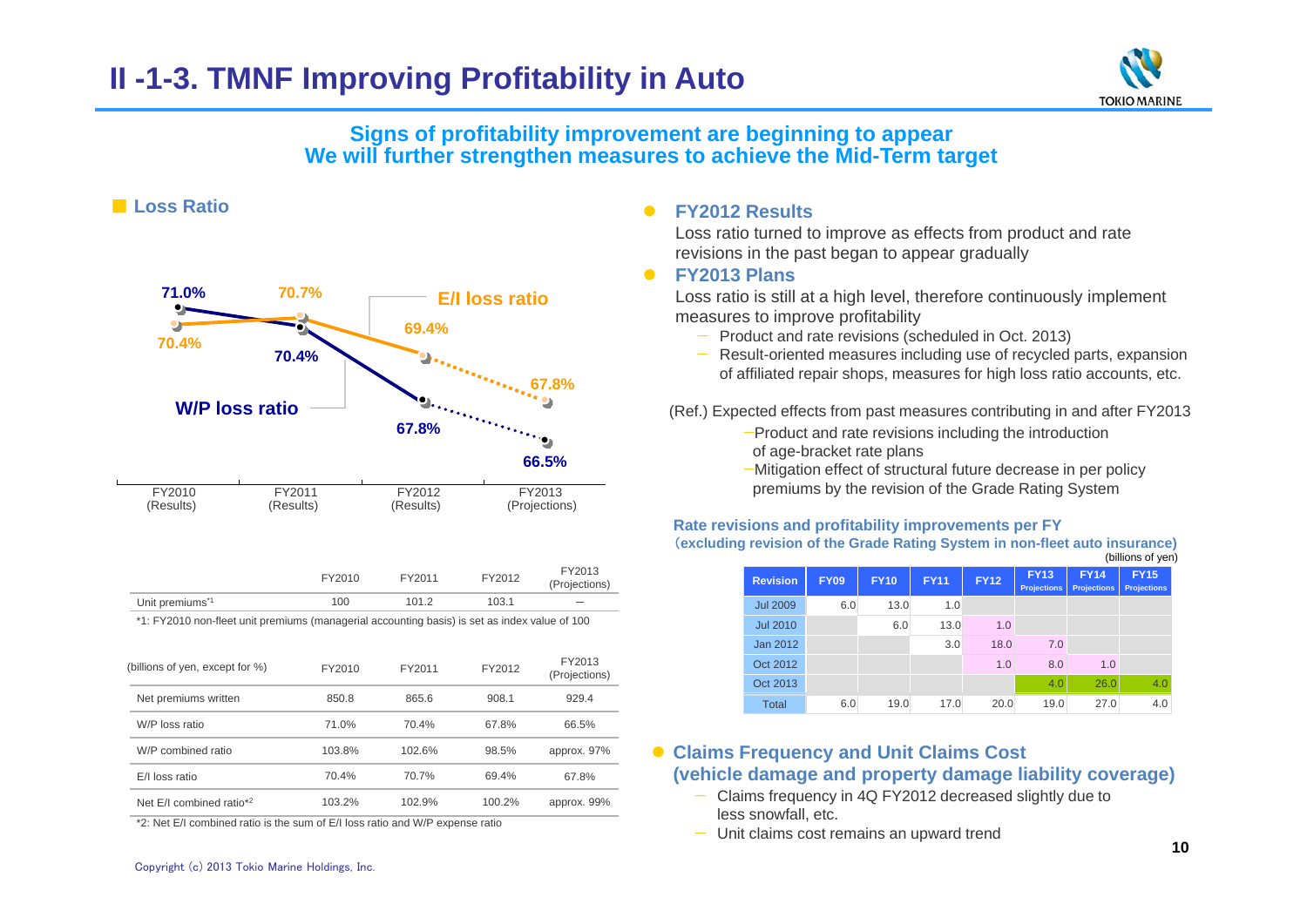

### **Achieve No.1 growth in the industry by strengthening customer contacts**

|                                                     | <b>FY2013 Plan</b>                                                                                                                                                                                                                                                                                                                                                                    |
|-----------------------------------------------------|---------------------------------------------------------------------------------------------------------------------------------------------------------------------------------------------------------------------------------------------------------------------------------------------------------------------------------------------------------------------------------------|
| <b>Provide competitive</b><br>products and services | • Super Insurance<br>Expected premiums income: ¥154.8B (net increase by ¥4.8B)*<br>Expected new policies: 290,000<br>Ratio of professional agents providing Super Insurance: approx. 50%<br><b>• Super Business Insurance</b><br>Expected premiums income: ¥20.9B (increase by ¥3.7B)*<br>• One-day Auto Insurance<br>Expand into the market of young adults who do not yet own a car |
| Improve quality and expand<br>sales channels        | <b>FY2013 Plan</b><br>• Alliance with Meiji Yasuda Life Insurance Company<br>Expected premiums income: ¥20.5B (increase by ¥4.0B)*<br><b>Expansion of new agents</b><br>Aim to establish 1,800 non-life insurance agents per year<br>• Simple and user-friendly operations                                                                                                            |

Contract process through tablet PCs, etc.

\*managerial accounting basis

### **EXTER Premiums Written Target (All lines total)**



#### $\bullet$ **Strengthening customer contacts**

–Further strengthen customer contacts by improving userfriendliness through the use of tablet PCs, etc. for contract process and claims service

#### $\bullet$ **Achieving industry-leading premium growth**

–As a result of the above measures, ¥1.9 trillion target of net premiums written (¥2.0 trillion on managerial accounting basis) in the Mid-Term Business Plan is projected to be achieved in FY2013, earlier than the original plan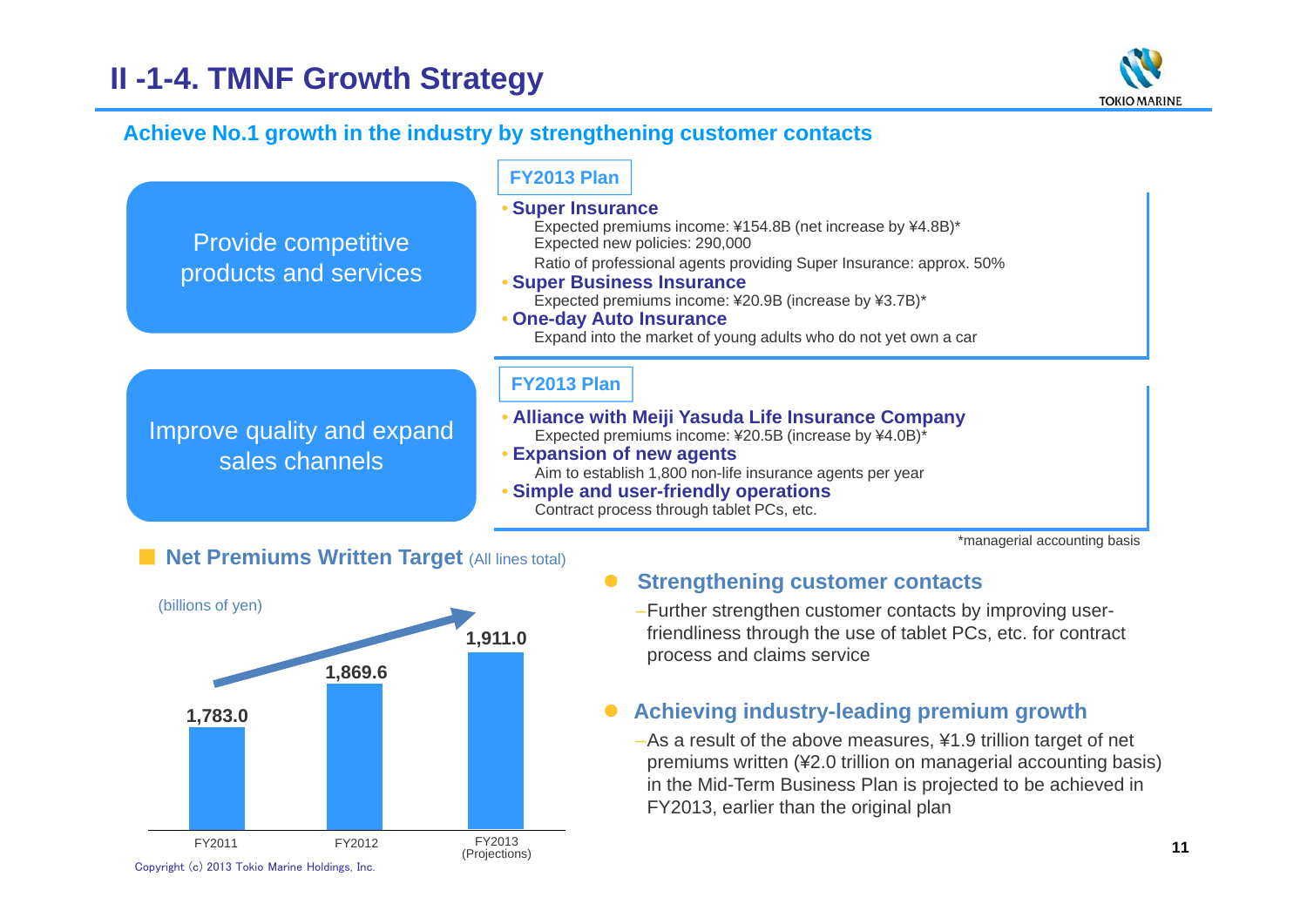# **II. Business Plan and Strategy by Each Domain**



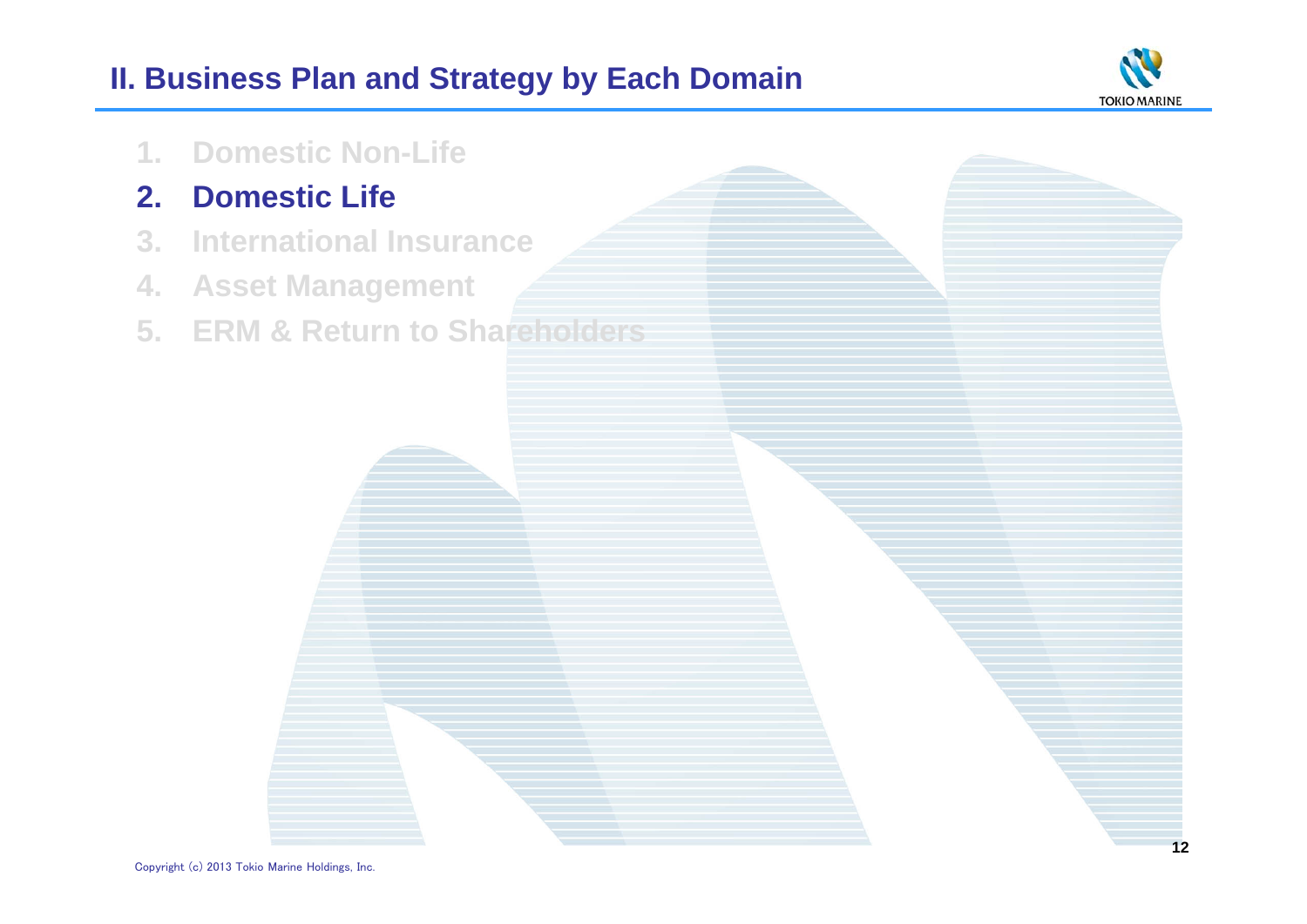# **II -2-1. TMNL FY2013 Projections**



### **Fiscal Year-end EV** (billions of yen)



\*1: Excluding capital transactions

\*2: Excluding capital transactions and effects of changes in interest rates, risk discount rate, and underlying assumptions

 Achieved steady EV increase mainly due to an increase in value of in-force policies owing to strong sales growth. In addition, year-end EV increased significantly due to the change of risk discount rate associated with the decline in the interest rate

### **FY2013 Projections:**

– Aim for sustainable growth with profitability by further focusing on third sector products, despite the negative reversal effect of the change in risk discount rate in FY2012

### **(Ref.) Major factors of change in fiscal year-end EV**



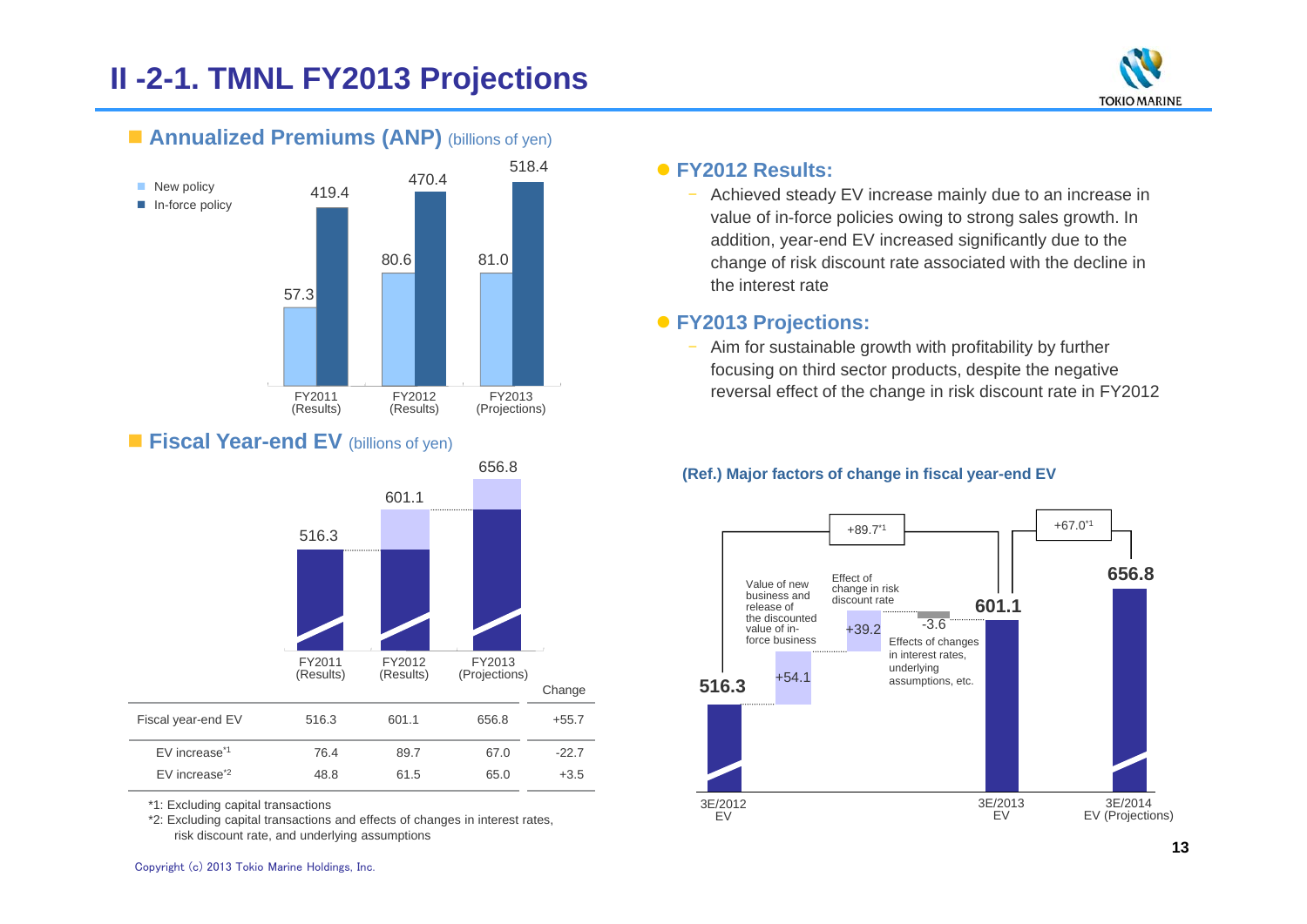

### **Maintain growth with profitability through sales expansion of "Premium Series" \***

\*:Series of unique products with high added value



### **ANP for New Policy in Individual Insurance**

Increased steadily both in first and third sector lines mainly through launching new products for living benefits



#### **Number of New Medical Policies in FY2012**(quarterly figures)

Increased significantly due to the launch of "Medical Kit R"

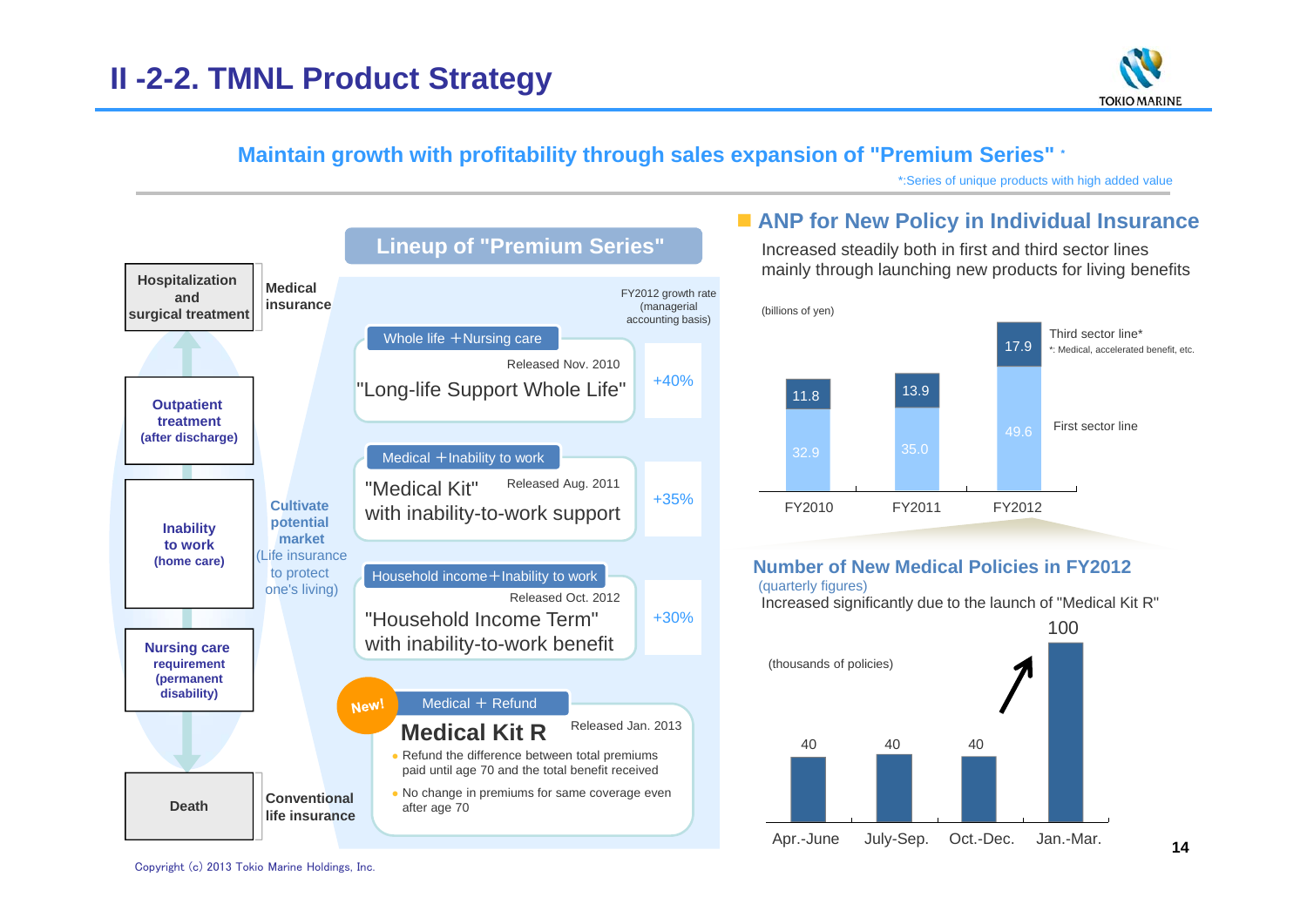

**Further integrate life and non-life sales as our priority initiative Further activate sales channels focusing on attractive products**

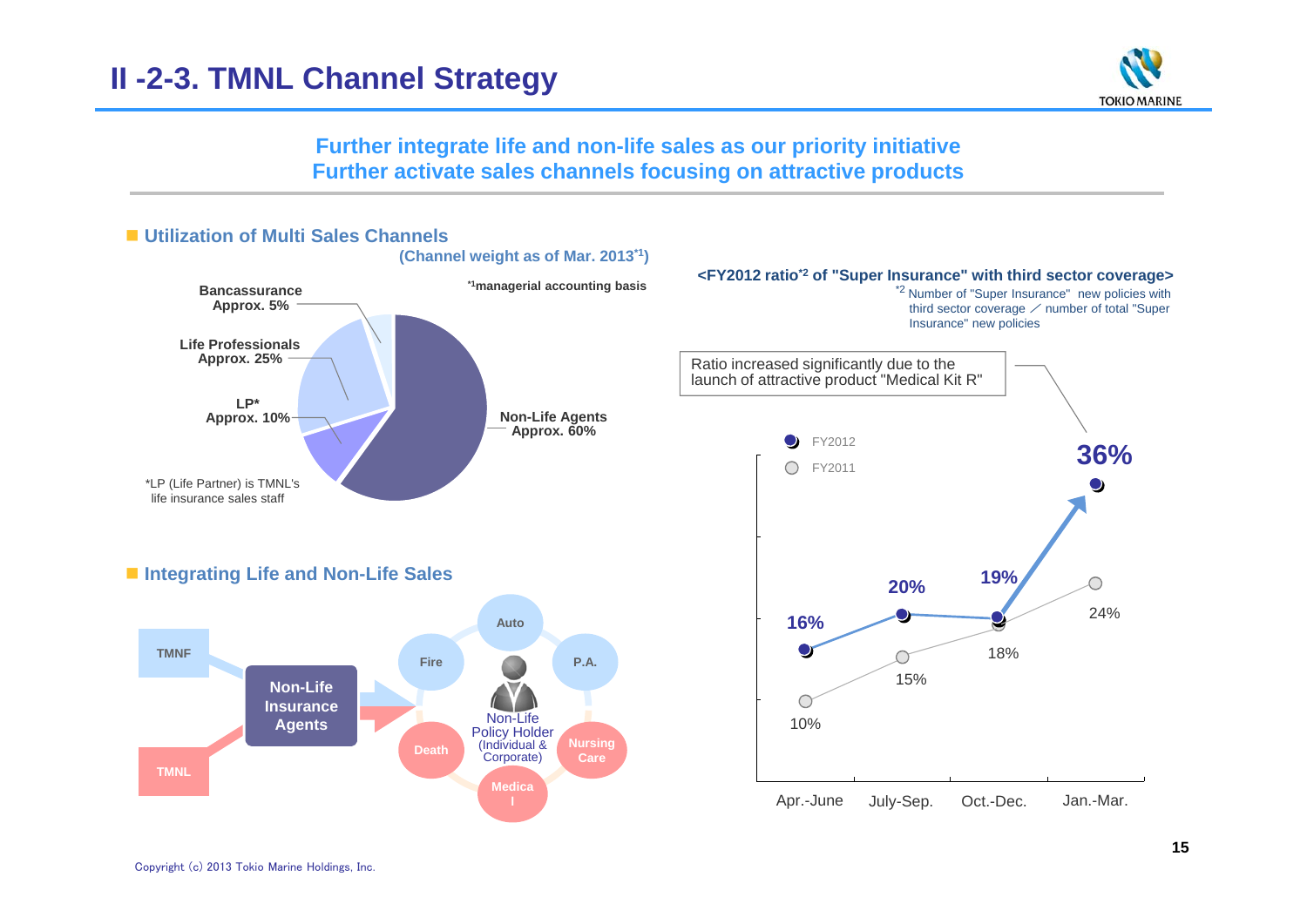# **II. Business Plan and Strategy by Each Domain**



**16**

- **1. Domestic Non-Life**
- **2. Domestic Life**
- **3. International Insurance**
- **4. Asset Management**
- **5. ERM & Return to Shareholders**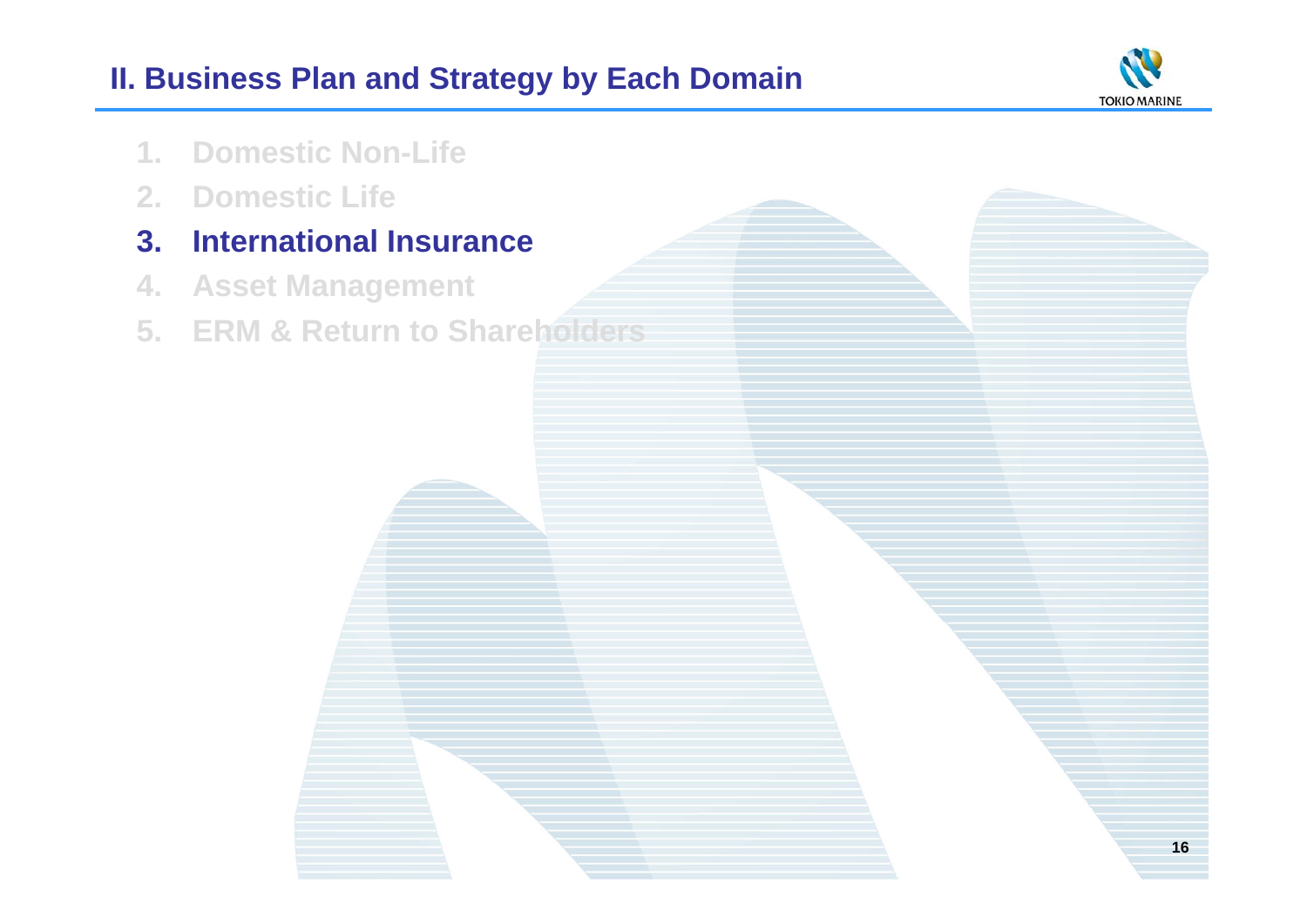

# **Achieve sustainable growth and profit expansion as the growth drivers of Tokio Marine Group**

International Insurance Business Strategies in the Mid-Term Business Plan



### **Promoting balanced growth in developed and emerging countries**

- Developed countries: Aim for sustainable profit expansion in Europe and North America, the main global insurance markets, especially in commercial lines and reinsurance business
- Emerging countries: Aim for medium to long-term profit growth in both life and non-life as emerging insurance markets expand



### **Driving steady growth with both organic growth and M&A**

- Organic growth: Aim for sustainable and profitable growth while maintaining underwriting discipline
- M&A: Smoothly integrate Delphi's business and consider further opportunities for M&A

# **Diversifying business risks and improving capital efficiency**

- Aim for business diversification among life, non-life, and reinsurance and geographical diversification of underwriting risk
- Develop a well-balanced portfolio in order to improve capital efficiency

### **Enhance ERM and implement a global HR strategy**

- **Improve controls for natural catastrophe and non-modelled risks**
- Develop a talent pool of global leaders and recruit and train professional human resources

**Growth strategies are progressing on track We will continue to implement each strategy in FY2013**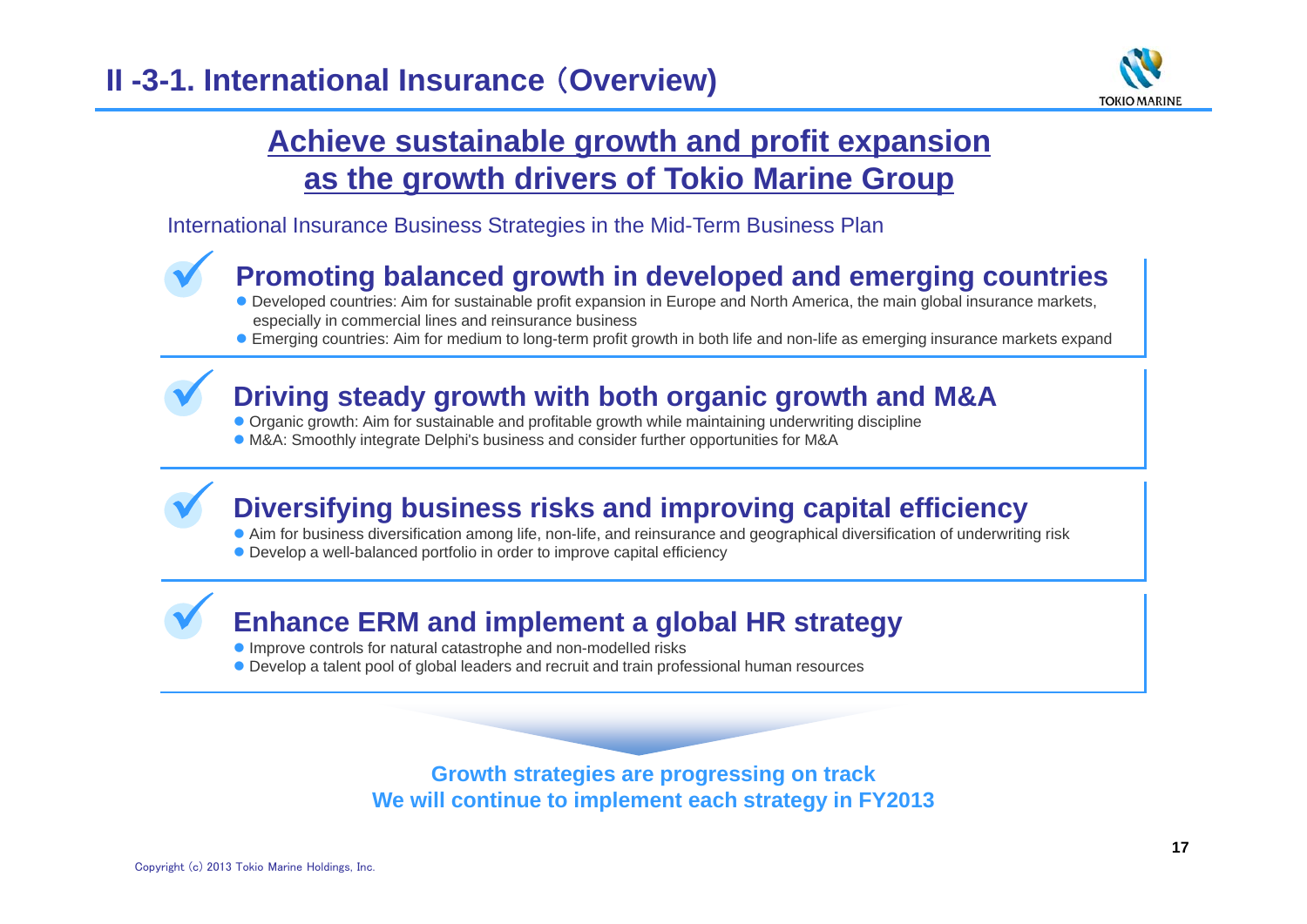# **II -3-2. International Insurance FY2013 Projections**



#### **499.7734.3920.069.290.0- 11.9** Net premiums writtenAdjusted earnings **32.9 51.356.0 781.0604.7410.6 83.0 78.3 56.1 12.02.055.880.010.2**■ Non-life primary ■ Reinsurance ■ Life (billions of yen) FY2011(Results) FY2012(Results) FY2013(Projections) FY2011(Results) FY2012(Results) FY2013(Projections) **4.7**

■ Net Premiums Written (NPW) and Adjusted Earnings

### **Business and Geographical Portfolio Breakdown** (FY2013 projections / adjusted earnings basis)

Europe & Middle East 1%South &Central America 2% Philadelphia 30%Delphi North America3%13% Reinsurance Kiln18%25% Asia 8%

### International Insurance Business Total

Net Premiums Written

 Expected to increase by 25% YoY to ¥920.0B mainly due to contribution of Delphi's full-year result and growth of Philadelphia, Kiln, and Brazil

Adjusted Earnings

 Expected to increase by 30% YoY to ¥90.0B mainly due to profit contribution of Delphi and an increase in profit through business expansion in Philadelphia, Kiln, and Asia

 Promote business diversification among life, non-life and reinsurance, and geographical diversification of underwriting risk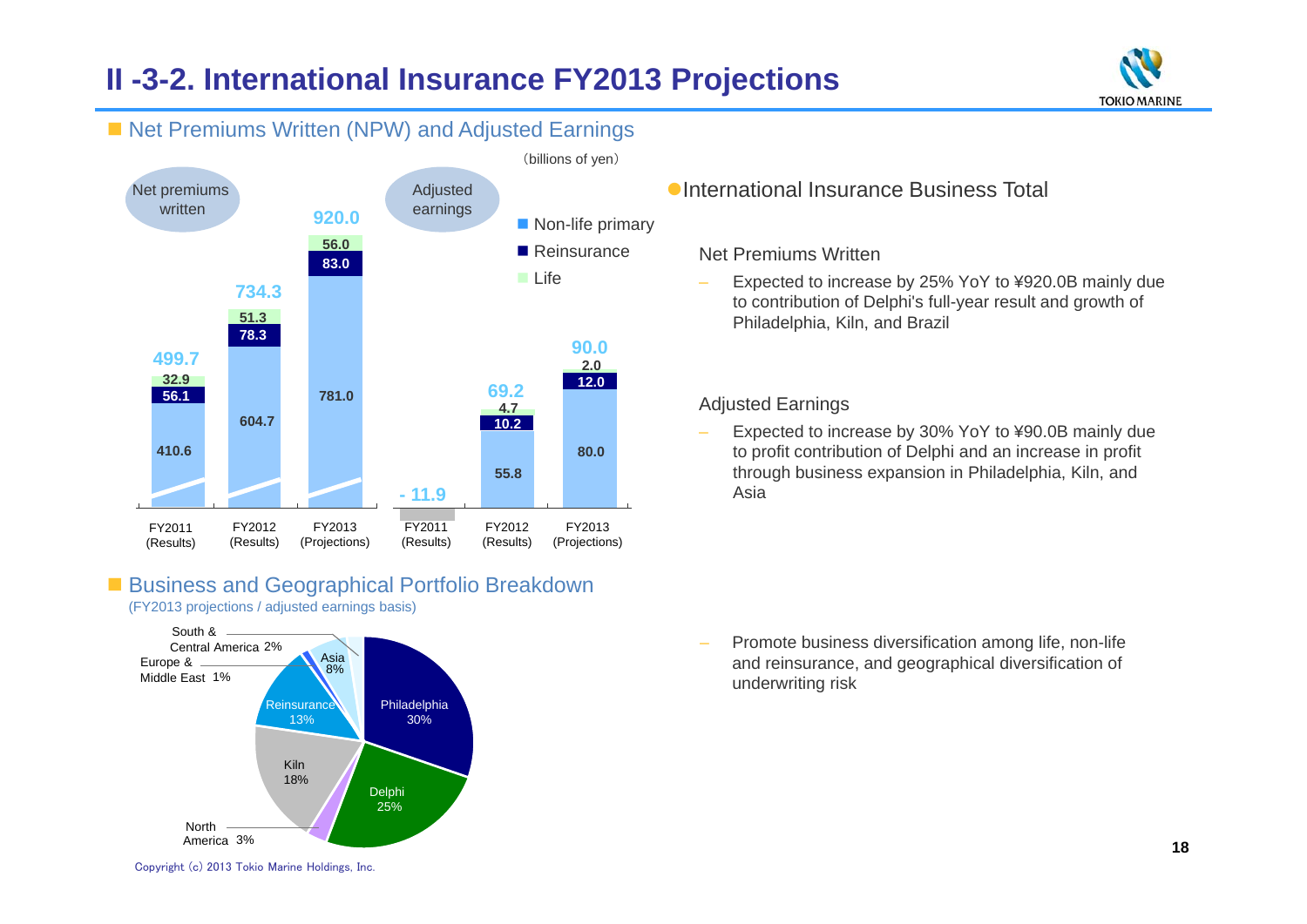

|                                     |                          | <b>Net Premiums Written</b>  |        |      |                          | <b>Adjusted Earnings</b>            |        | Ominuits of you, except for 10) |
|-------------------------------------|--------------------------|------------------------------|--------|------|--------------------------|-------------------------------------|--------|---------------------------------|
|                                     | FY2012<br><b>Results</b> | FY2013<br><b>Projections</b> |        |      | FY2012<br><b>Results</b> | <b>FY2013</b><br><b>Projections</b> |        |                                 |
| <b>Applied FX rate</b><br>(USD/JPY) | As of end-<br>Dec. 2012  | As of end-<br>Mar. 2013      | Change | YoY  | As of end-<br>Dec. 2012  | As of end-<br>Mar. 2013             | Change | YoY                             |
|                                     | JPY 86.5                 | JPY 94.0                     |        |      | JPY 86.5                 | JPY 94.0                            |        |                                 |
| Philadelphia                        | 193.6                    | 226.0                        | 32.4   | 17%  | 24.5                     | 28.0                                | 3.5    | 14%                             |
| Delphi*                             | 75.2                     | 171.0                        | 95.8   | 127% | 11.9                     | 23.0                                | 11.1   | 93%                             |
| North America                       | 48.7                     | 56.0                         | 7.3    | 15%  | 7.3                      | 3.0                                 | $-4.3$ | $-59%$                          |
| Kiln                                | 106.8                    | 118.0                        | 11.2   | 10%  | 5.6                      | 17.0                                | 11.4   | 202%                            |
| Europe & Middle East                | 20.5                     | 22.0                         | 1.5    | 7%   | 2.2                      | 1.0                                 | $-1.2$ | $-55%$                          |
| South & Central America             | 79.7                     | 96.0                         | 16.3   | 20%  | 2.0                      | 2.0                                 | 0.0    | $0\%$                           |
| Asia                                | 79.9                     | 95.0                         | 15.1   | 19%  | 2.2                      | 6.0                                 | 3.8    | 168%                            |
| Reinsurance                         | 78.3                     | 83.0                         | 4.7    | 6%   | 10.2                     | 12.0                                | 1.8    | 17%                             |
| <b>Total Non-Life</b>               | 683.0                    | 864.0                        | 181.0  | 26%  | 66.0                     | 92.0                                | 26.0   | 39%                             |
| <b>Life</b>                         | 51.3                     | 56.0                         | 4.7    | 9%   | 4.7                      | 2.0                                 | $-2.7$ | $-58%$                          |
| <b>Total</b><br>(After adjustment)  | 734.3                    | 920.0                        | 185.7  | 25%  | 69.2                     | 90.0                                | 20.8   | 30%                             |

 $(hillions of *van*, *event for*  $\%)$$ 

\* Delphi "FY2012 Results" is the results for six months from July to December 2012 and "FY2013 Projections" is the projection for January to December 2013 (full year)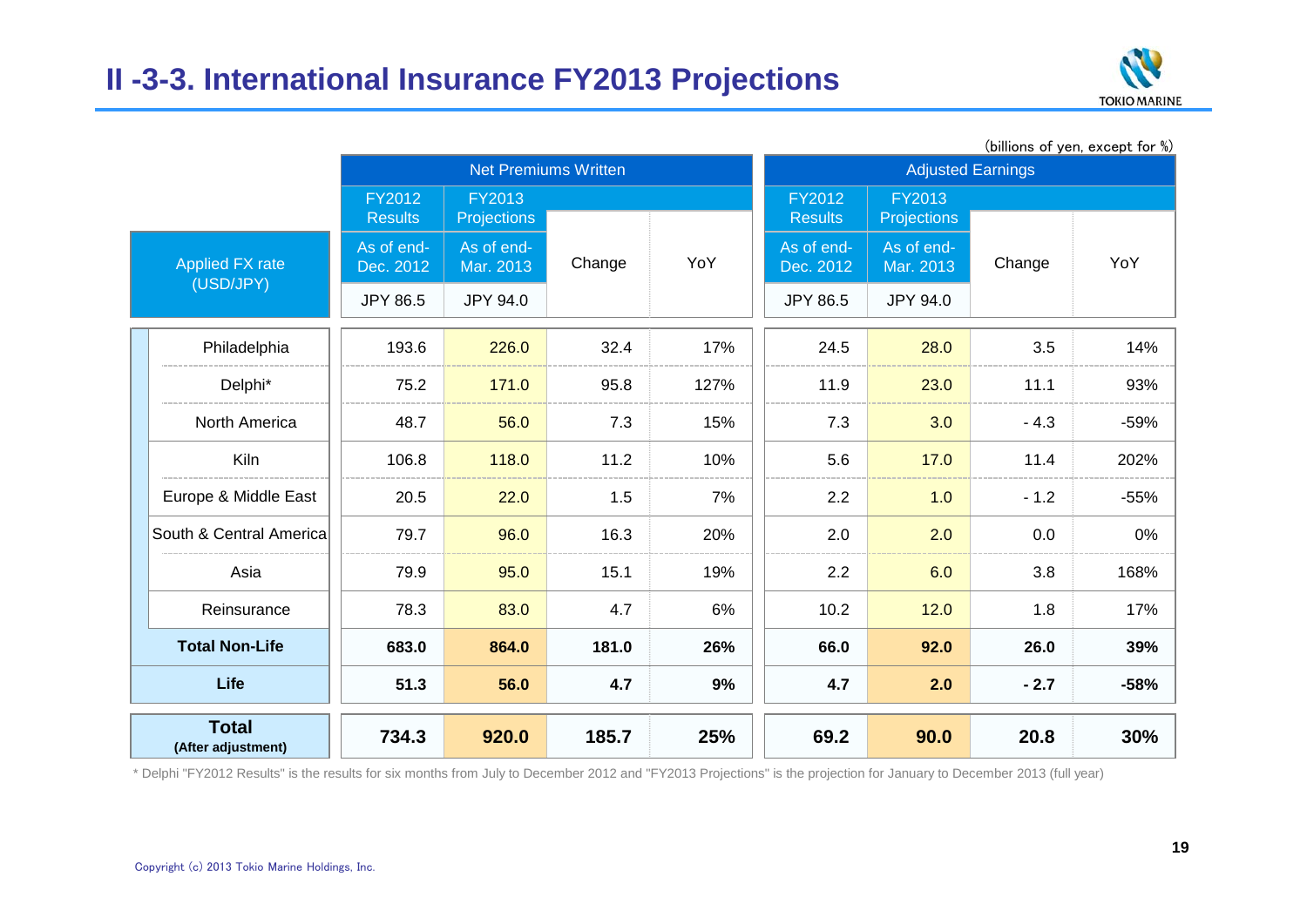# **II -3-4. Philadelphia / Delphi**



### **Philadelphia Adjusted Earnings FY2013 Projections** (billions of yen)



### Expected to increase by ¥3.5B YoY to ¥28.0B

- Aim to achieve steady profit through diversification of business portfolio by Dynamic Portfolio Optimization(DPO\*)
- Enhance profitability through raising renewal rates and growth of new policies through bottom-line oriented underwriting
- (\*)DPO:Portfolio optimization is achieved through identifying key risk drivers and taking significant actions such as rate increase or replacement of policies

### Delphi Adjusted Earnings FY2013 Projections (billions of yen)



### Expected to increase by ¥11.1B YoY to ¥23.0B (Full-year results of Delphi will be included from FY2013) **Combined Ratio**

- Improve underwriting profit through upward rate revisions of core products such as excess workers' compensation and strict underwriting discipline focused on bottom line
- Maintain high level of investment income by leveraging expertise of investment
- Continue to maximize group synergy in North America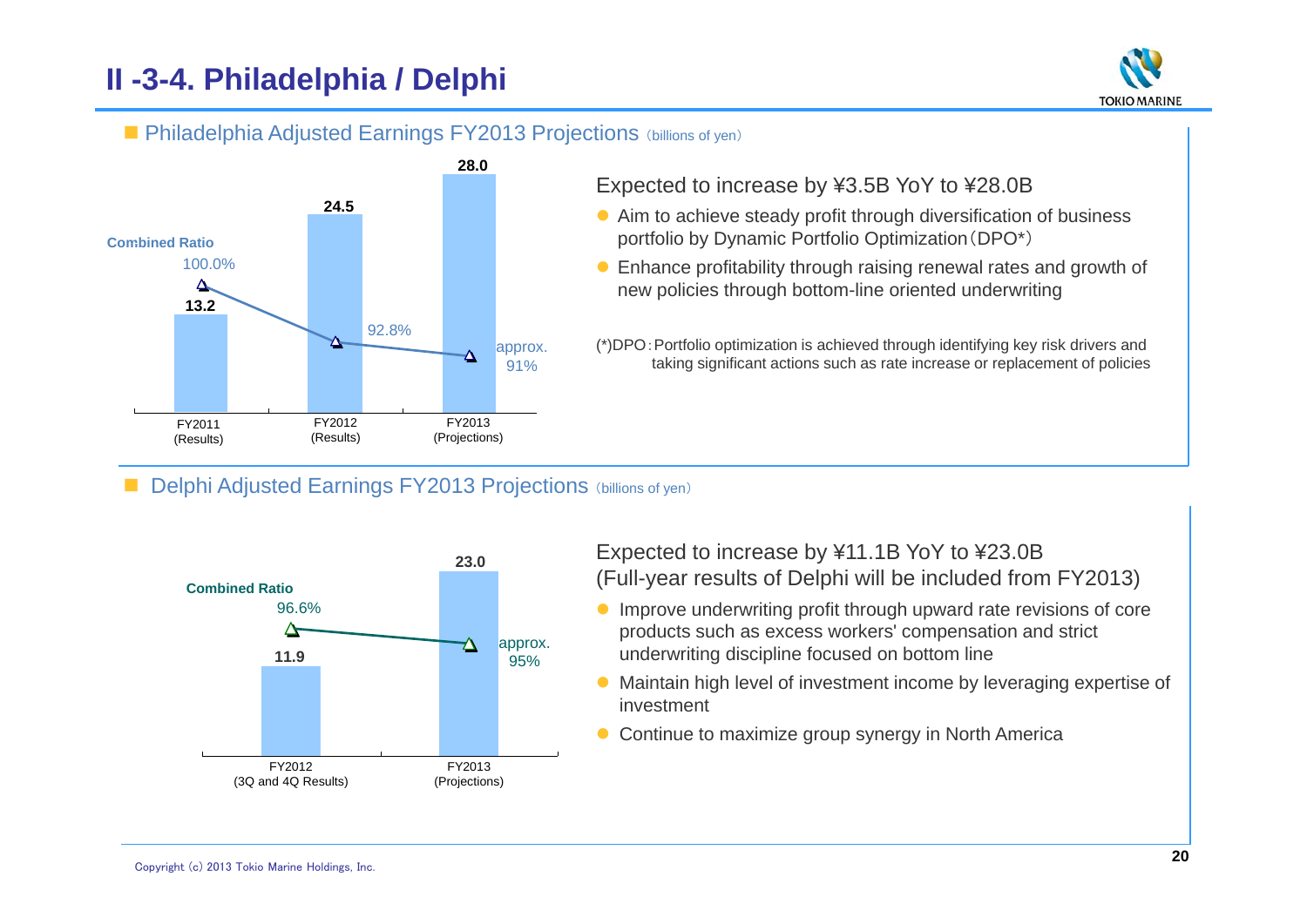# **II -3-5. Kiln / Reinsurance**



### **Kiln Adjusted Earnings FY2013 Projections** (billions of yen)<sup>(\*1)</sup>



\*1: Kiln's results include a part of results from Lloyd's syndicate of Tokio Marine & Nichido Fire Insurance Co., Ltd.

### Expected to increase by ¥11.4B YoY to ¥17.0B

- Achieve premium growth by expanding business in non-UK regions and increasing sales of existing specialty products
- Aim to increase profit while maintaining underwriting discipline by managing the market cycle and leveraging high expertise in product development

### Reinsurance Adjusted Earnings FY2013 Projections (billions of yen)<sup>(\*2)</sup>



Expected to increase by ¥1.8B YoY to ¥12.0B

● Further diversify the portfolio and stabilize profitability of the business by obtaining geographical spread through expanding business of Europe and Australia and by expanding non-natural catastrophes business

\*2: Total of TMR, TMR(UK), and TMGRe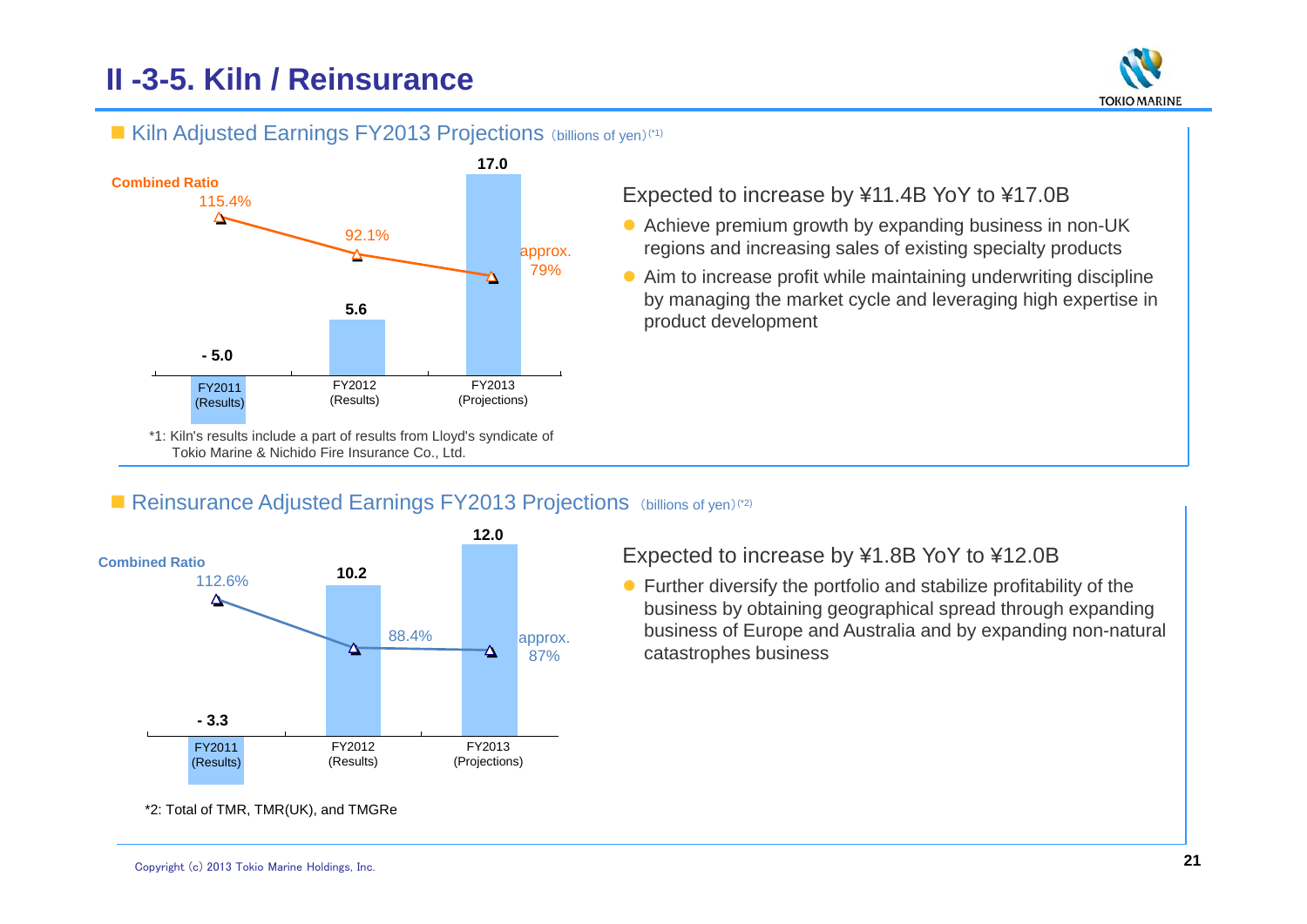# **II -3-6. Emerging Markets**



### **Example Xey Strategies in Emerging Countries and Net Premiums Written (NPW)** (billions of yen)



#### and local businesses



– Aim to achieve stable profit through revenue growth in auto insurance business



Singapore / Malaysia

– Maintain high profitability in marine business and personal auto insurance business



– Aim to achieve stable profit in both Japanese and local businesses



### China

– Maintain profitability in Japanese business and expand market share of local business in the medium to long-term



Continue to expand business by developing distribution channels

### $\bullet$  India

 Expand distribution network and develop new products as the market is expected to grow in the medium to long-term

#### **Singapore**

– Aim to achieve stable profit growth by expanding distribution channels and developing new products

### **GE** Malaysia

– Aim to achieve high profitability by expanding distribution channels such as agents and bancassurance

#### Indonesia

– Achieve full operational status quickly after entering the fast-growing Indonesian life insurance market



business

Brazil

– Maintain high profitability in personal auto business with a solid business platform

### Middle-East Islamic Insurance

Develop Islamic insurance business



- Promote Islamic insurance products through the distribution network of Alinma Bank in Saudi Arabia
- Turned Takaful companies (life and non-life) in Egypt into subsidiaries expecting the increase of demand for Takaful products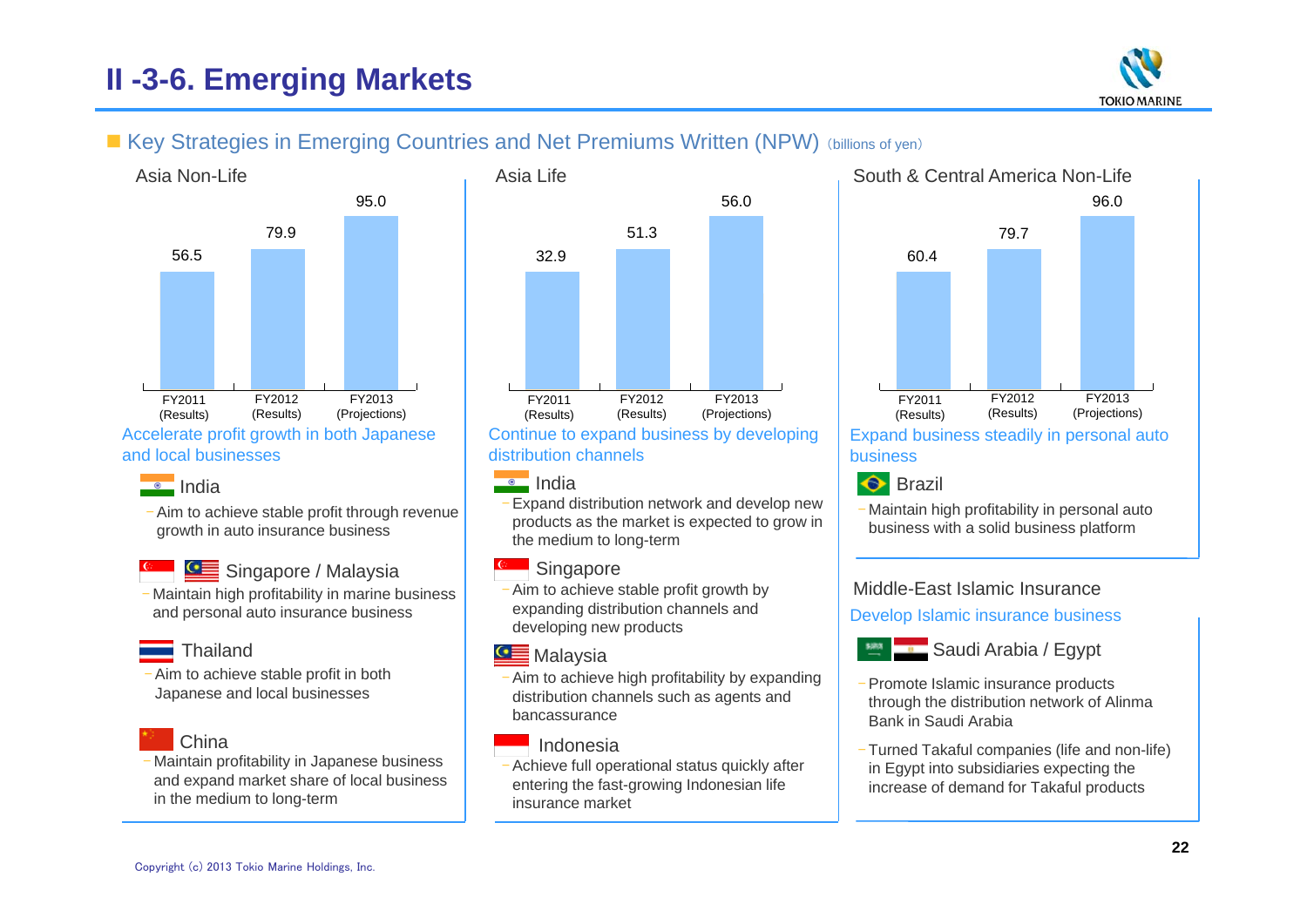# **II. Business Plan and Strategy by Each Domain**



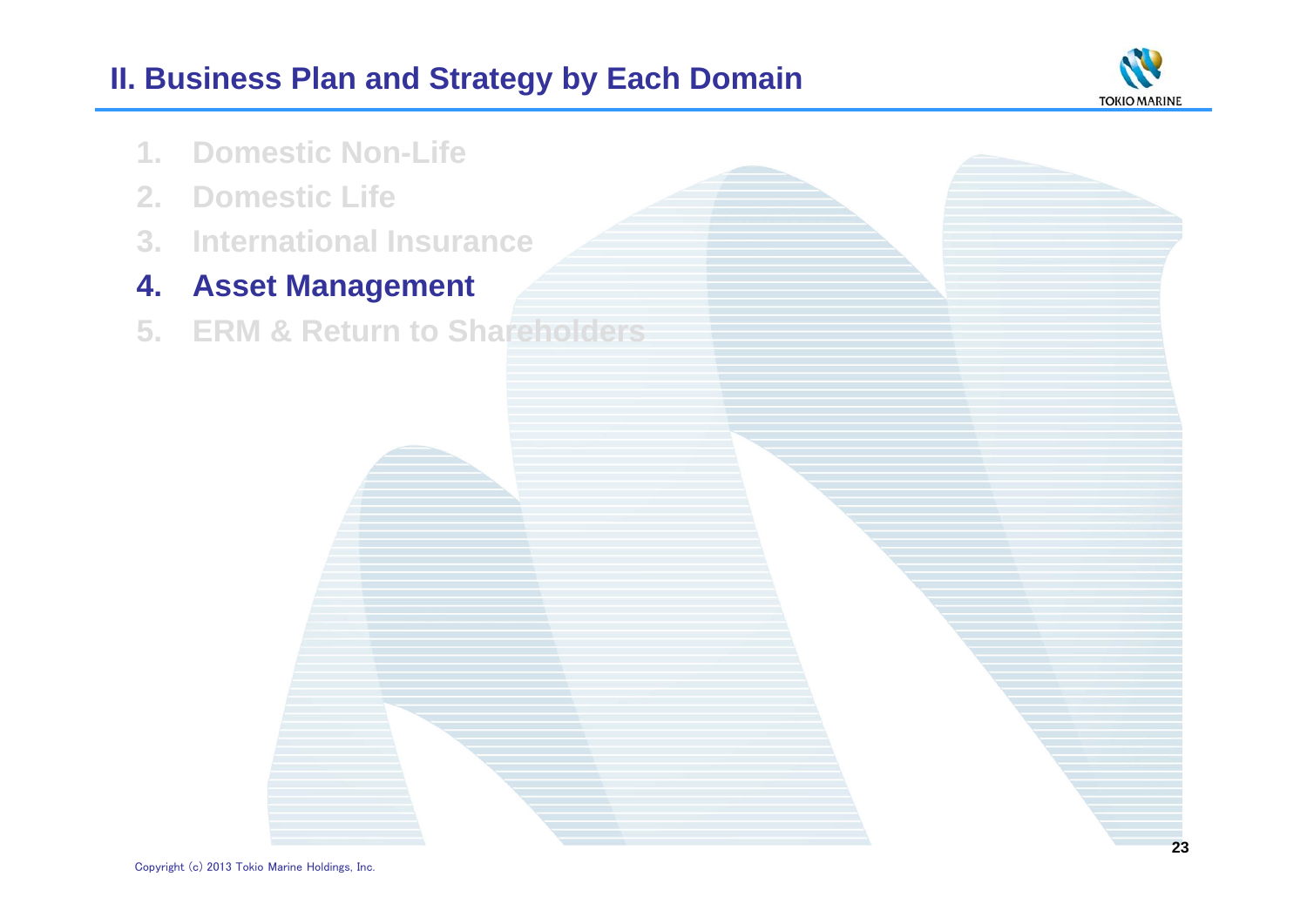

### **Group Asset Management Concept**

**Each group company aims to contribute to the improvement of the Group's corporate value by executing investment operations that take into account the circumstances of their insurance liabilities and capital, as well as their business area and strategy**

- **Core principle is the maintenance of sufficient liquidity and stability for claim payments**
- **In principle, ALM investments are executed for assets to support long-term insurance liabilities**
- **Assets not used for ALM should be managed with the goal of improving profitability within the range of risk deemed acceptable in light of the insurance liabilities, financial base and investment environments for each Group company**

#### × **Asset Composition of Tokio Marine Holdings (Consolidated) (as of the end of FY2012)**

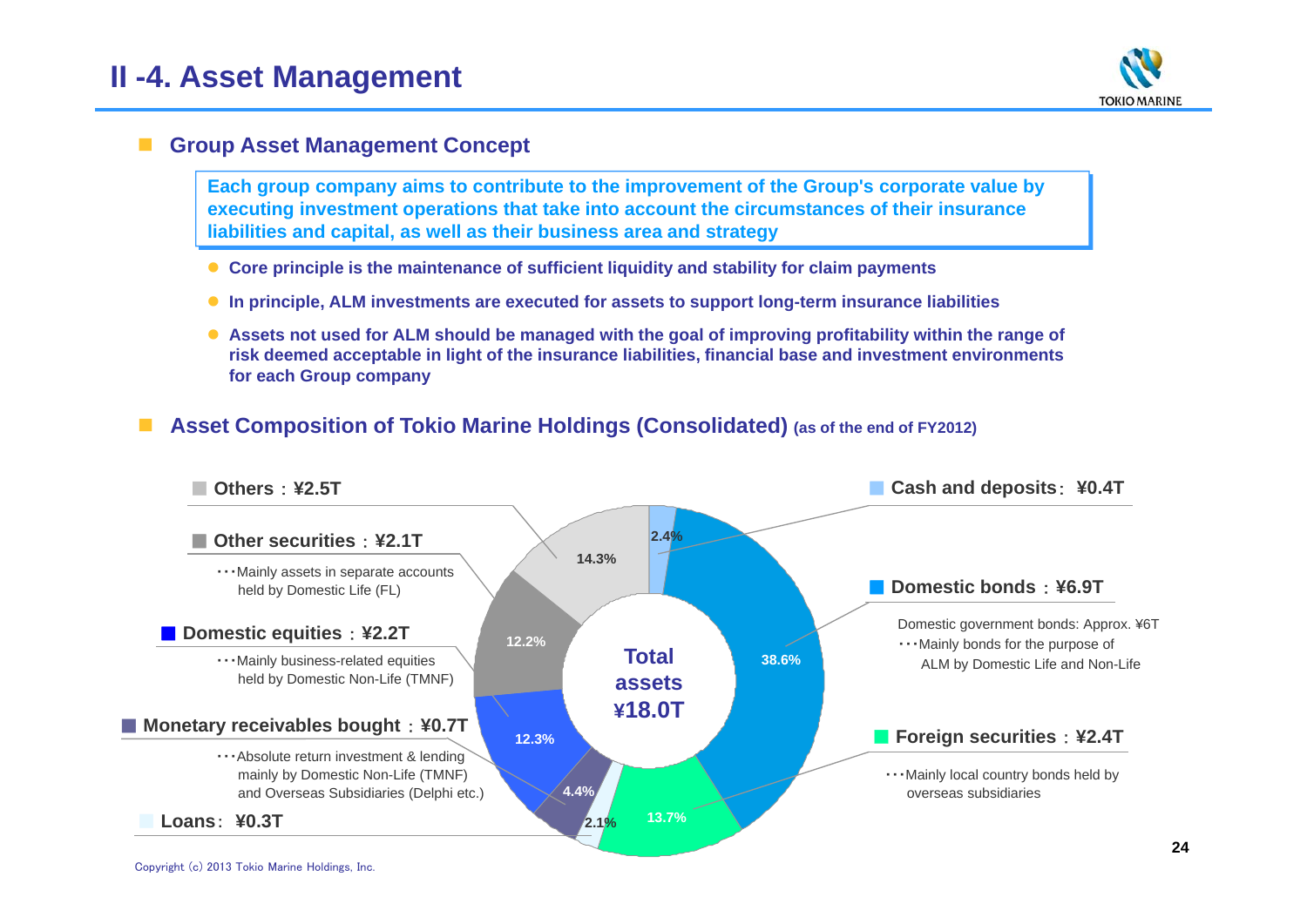# **II. Business Plan and Strategy by Each Domain**



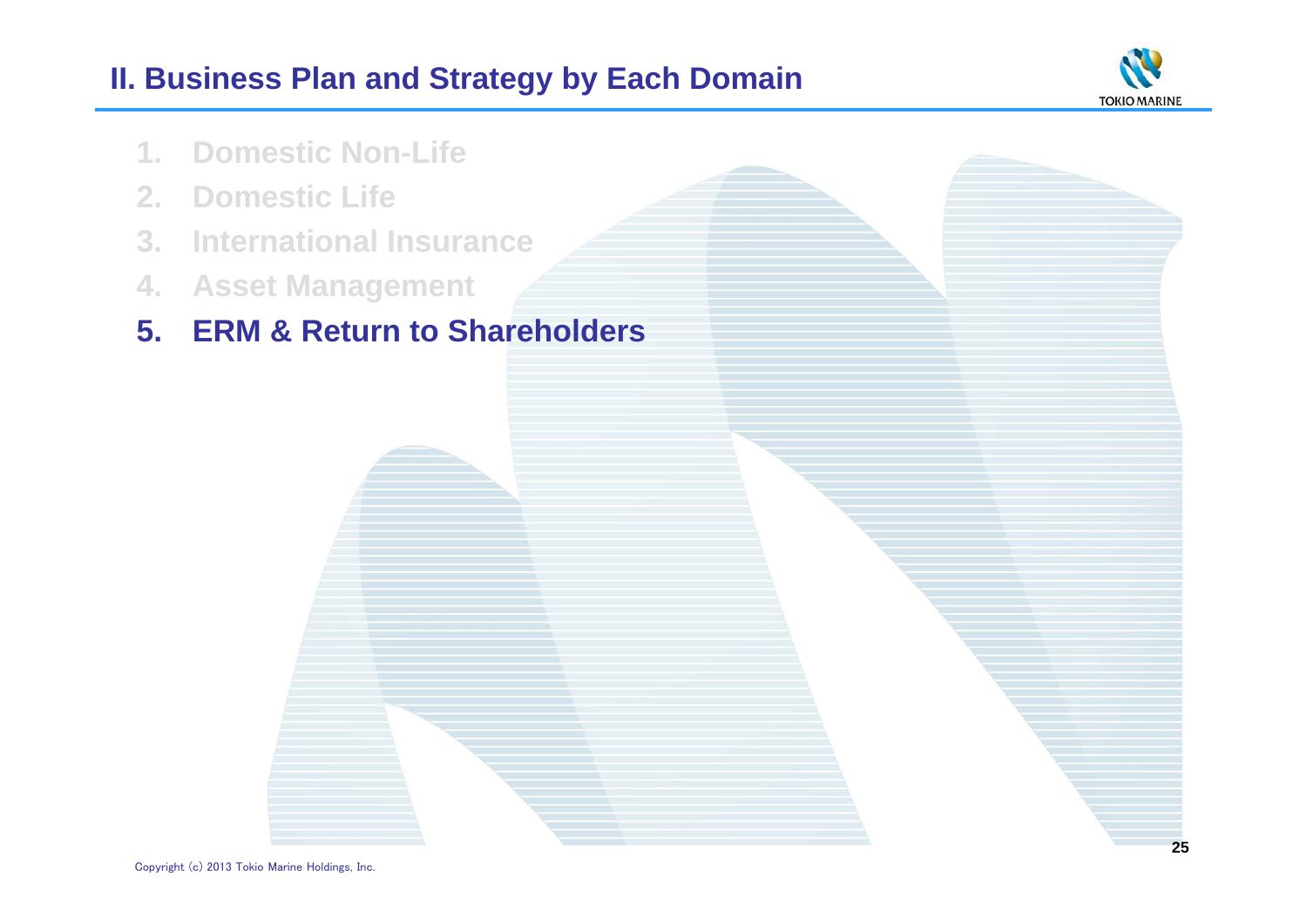# **II -5-1. Enterprise Risk Management (ERM)**





■ ESR: Net asset value/Risk capital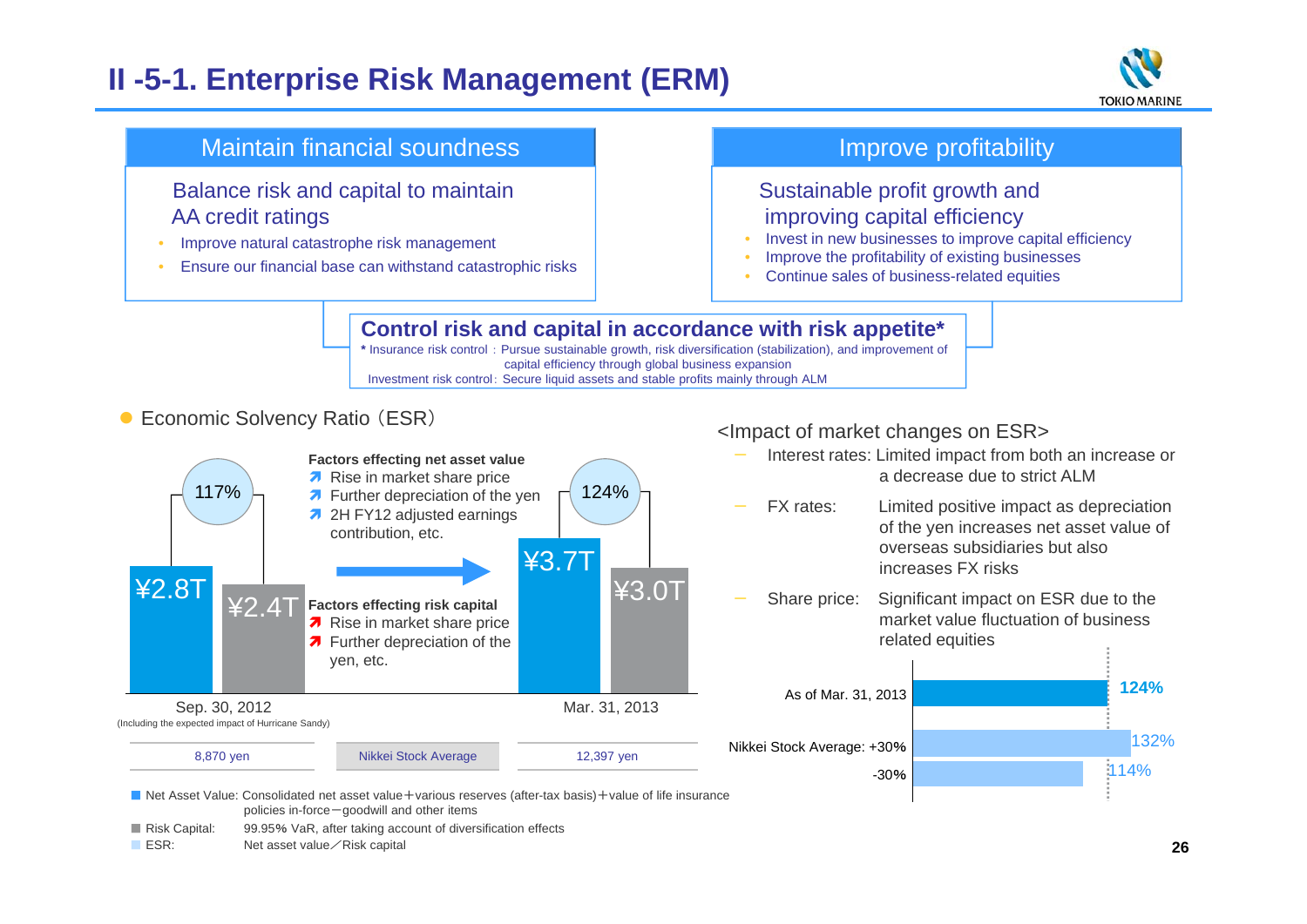### **II -5-2. Return to Shareholders**



### **Attractive dividends**

### **Flexible share repurchases**

- **The primary means of shareholder returns is dividends, which we plan to increase in line with profit growth**
- **The target payout ratio level is 40% to 50% of average adjusted earnings (excluding EV)** 
	- **Expected FY2012 year-end dividends of ¥27.5 per share and annual dividends of ¥55.0 per share (¥42.2B in total), exceeding FY2011 dividends**
	- **FY2013 annual dividends per share is planned to be raised by ¥5.0 to ¥60.0 (¥46.0B in total), an increase for two consecutive fiscal years**
- Consistent with past policy, we intend to conduct share repurchases in a flexible manner based on a comprehensive **assessment of market conditions, our capital levels, business investment opportunities, and other relevant factors**



\*1: Proportion to average adjusted earnings (excluding EV)

\*2: Average adjusted earnings (excluding EV) excludes effects from the Great East Japan Earthquake and Thai Flood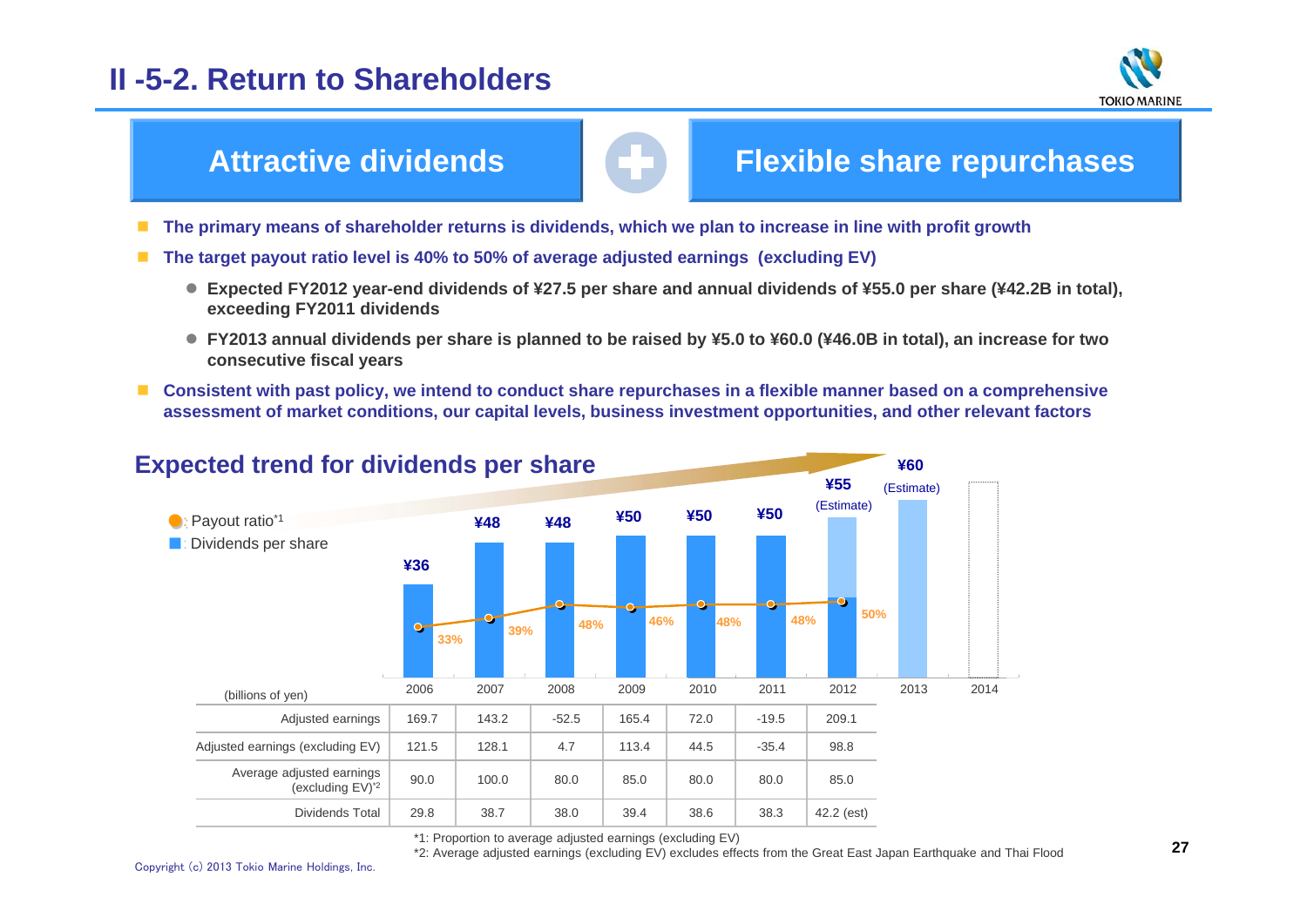

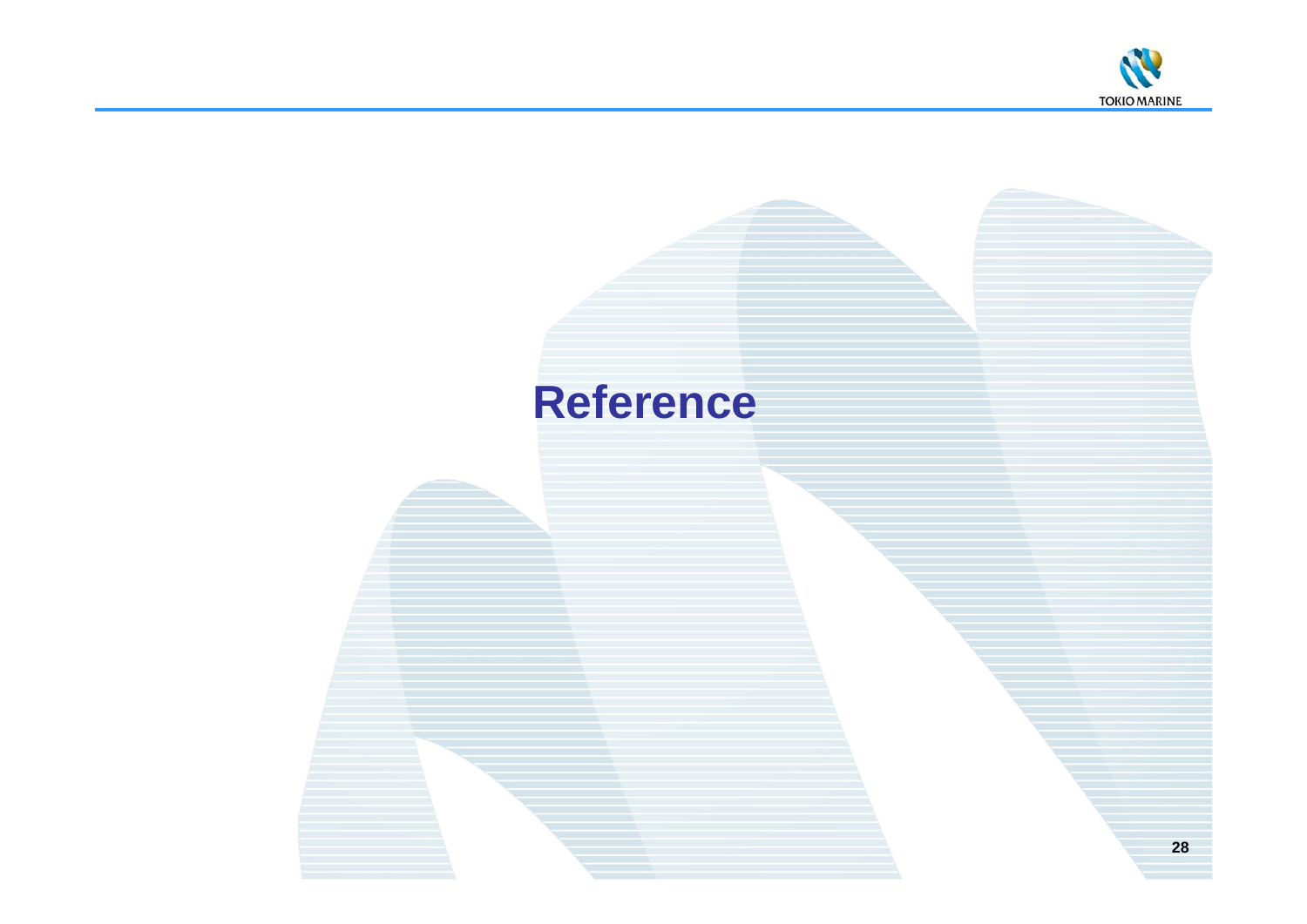

|                                              |         | FY2002       | <b>FY2003</b>        | <b>FY2004</b> | <b>FY2005</b> | <b>FY2006</b> | <b>FY2007</b>    | <b>FY2008</b>  | <b>FY2009</b> | FY2010       | FY2011         | FY2012                                                                                                                                                                  | FY2013<br>Projections   |
|----------------------------------------------|---------|--------------|----------------------|---------------|---------------|---------------|------------------|----------------|---------------|--------------|----------------|-------------------------------------------------------------------------------------------------------------------------------------------------------------------------|-------------------------|
| Ordinary income                              |         |              |                      |               |               |               |                  |                |               |              |                | *1 2,929.0 bn yen 2,775.7 bn yen 2,899.4 bn yen 3,399.9 bn yen 4,218.5 bn yen 3,710.0 bn yen 3,503.1 bn yen 3,570.8 bn yen 3,288.6 bn yen 3,415.9 bn yen 3,857.7 bn yen |                         |
| Net income                                   |         | 56.6 bn yen  | 111.4 bn yen $\vert$ | 67.6 bn yen   | 89.9 bn yen   | 93.0 bn yen   | 108.7 bn yen $ $ | 23.1 bn yen    | 128.4 bn yen  | 71.9 bn yen  | 6.0 bn yen     | 129.5 bn yen!                                                                                                                                                           | 170.0 bn yen            |
| Adjusted earnings                            | $*2$    | 105.0 bn yen | 172.1 bn yen         | 51.8 bn yen   | 138.7 bn yen  | 169.7 bn yen  | 143.2 bn yen     | $-52.5$ bn yen | 165.4 bn yen  | 72.0 bn yen  | $-19.5$ bn yen | 209.1 bn yen                                                                                                                                                            | 226.0 bn yen            |
| Adjusted ROE                                 | $*2$    | 3.8%         | 5.9%                 | 1.6%          | 3.7%          | 3.8%          | 3.5%             | $-1.7%$        | 5.8%          | 2.4%         | $-0.7%$        | 6.7%                                                                                                                                                                    | 6.6%                    |
| Dividends total                              | $*3$    | 18.5 bn yen  | 19.7 bn yen          | 18.9 bn yen   | 25.2 bn yen   | 29.8 bn yen   | 38.7 bn yen      | 38.0 bn yen    | 39.4 bn yen   | 38.6 bn yen  | 38.3 bn yen    | 42.2 bn yen                                                                                                                                                             | 46.0 bn yen             |
| Dividends per share                          | $*_{4}$ | $20$ yen     | 22 yen               | $22$ yen      | $30$ yen      | 36 yen        | 48 yen           | 48 yen         | $50$ yen      | 50 yen       | 50 yen         | 55 yen<br>(est.)                                                                                                                                                        | 60 yen<br>(est.)        |
|                                              |         |              |                      |               |               |               |                  |                |               |              |                |                                                                                                                                                                         |                         |
| Share repurchase                             | $*5$    |              | 100.0 bn yen $\vert$ | 92.4 bn yen   | 70.1 bn yen   | 85.0 bn yen   | $90.0$ bn yen    | 50.0 bn yen    |               | 50.0 bn yen  |                |                                                                                                                                                                         | <b>TBD</b>              |
| Sales of business related<br>equity holdings |         | 260.0 bn yen | 130.0 bn yen         | 170.0 bn yen  | 120.0 bn yen  | 45.0 bn yen   | 60.0 bn yen      | 50.0 bn yen    | 95.0 bn yen   | 187.0 bn yen | 206.0 bn yen   | 115.0 bn yen                                                                                                                                                            | approx.<br>100.0 bn yen |

| Share price           | .472 ven | $3,240$ yen | $3,120$ yen | 4,660 yen                                                                                                                                                                                             | $4,360$ yen | 3,680 ven | 2,395 yen | $2,633$ yen | 2,224 yen | 2.271 ven | $2,650$ yen | 3,350 yen |
|-----------------------|----------|-------------|-------------|-------------------------------------------------------------------------------------------------------------------------------------------------------------------------------------------------------|-------------|-----------|-----------|-------------|-----------|-----------|-------------|-----------|
| Market capitalization |          |             |             | *6 1,363.0 bn yen 2,896.6 bn yen 2,683.2 bn yen 3,930.8 bn yen 3,594.9 bn yen 2,960.6 bn yen 1,926.8 bn yen 2,118.3 bn yen 1,789.3 bn yen 1,827.1 bn yen 2,039.2 bn yen 2,039.2 bn yen 2,577.9 bn yen |             |           |           |             |           |           |             |           |

\*1 Ordinary income projections are undisclosed

\*2 FY2005: excludes the effects including assumption changes in calculating EV of domestic life

\*3 FY2013: projected figure assumes the number of stocks unchanged from that of March 31, 2013

\*4 All figures are shown on a basis after a share-split 1-500 in Sep. 2006

\*5 On a repurchase year basis. FY2006 figure excludes \57.8B of stock exchange between Nisshin Fire

\*6 FY2013 figures are as of May 20, 2013. Share prices are shown as a basis after a share-split 1-500 in Sep. 2006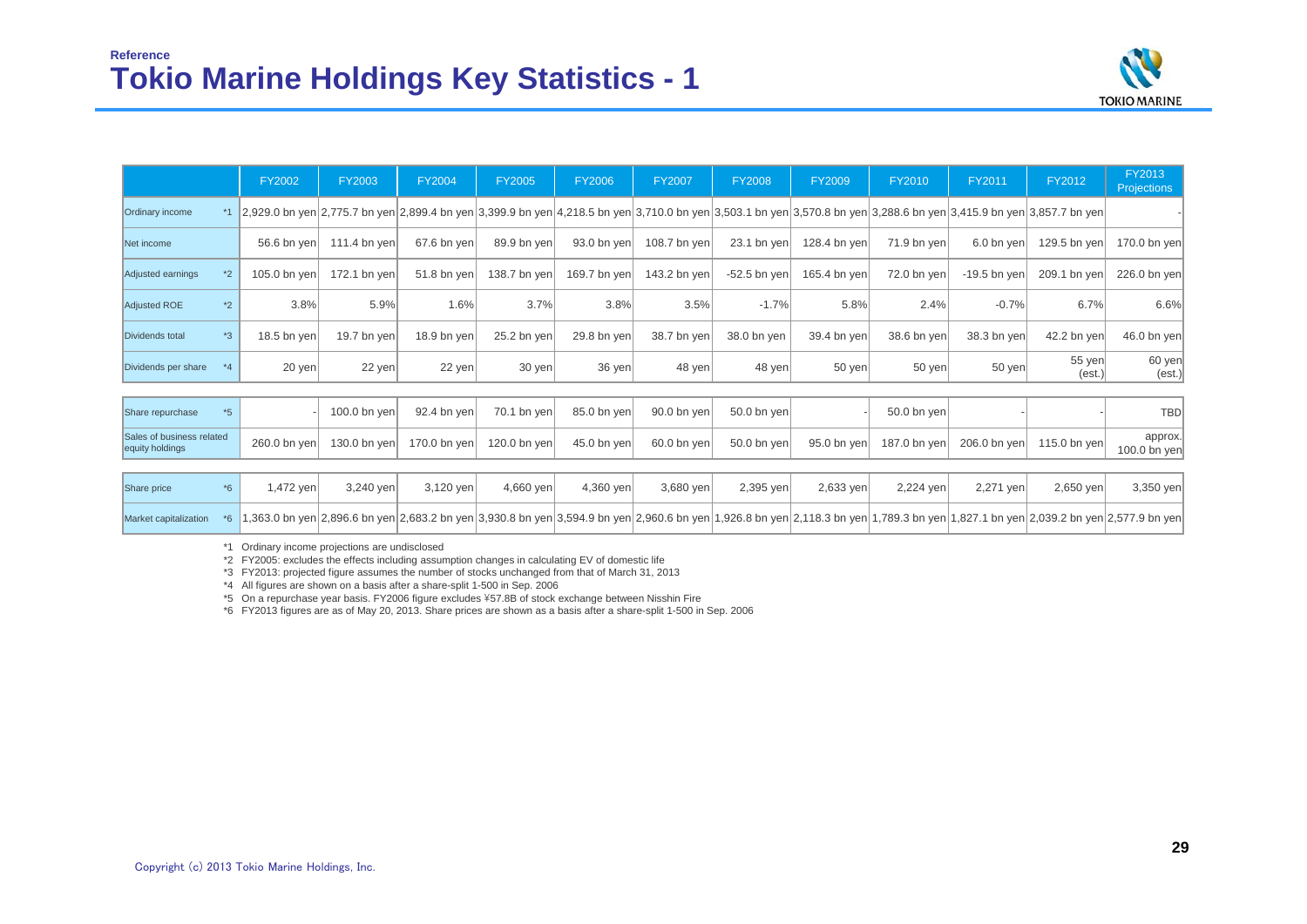

# **Adjusted Earnings / Adjusted Earnings (excluding EV) and Return to Shareholders** (billions of yen, unless otherwise stated below)

|                                          | (Diffiorms of year, urliess otherwise stated below)         |               |               |               |               |               |               |               |               |
|------------------------------------------|-------------------------------------------------------------|---------------|---------------|---------------|---------------|---------------|---------------|---------------|---------------|
|                                          |                                                             | <b>FY2005</b> | <b>FY2006</b> | <b>FY2007</b> | <b>FY2008</b> | <b>FY2009</b> | <b>FY2010</b> | <b>FY2011</b> | <b>FY2012</b> |
|                                          | Adjusted earnings                                           | 138.7         | 169.7         | 143.2         | $-52.5$       | 165.4         | 72.0          | $-19.5$       | 209.1         |
| Adjusted earnings (excluding EV)         |                                                             | 104.1         | 121.5         | 128.1         | 4.7           | 113.4         | 44.5          | $-35.4$       | 98.8          |
| Average adjusted earnings (excluding EV) |                                                             | 90.0          | 90.0          | 100.0         | 80.0          | 85.0          | 80.0          | 80.0          | 85.0          |
| Total distributions to shareholders      |                                                             | 95.3          | 114.8         | 128.7         | 88.0          | 39.4          | 88.6          | 38.3          | 42.2          |
|                                          | Dividends total                                             | 25.2          | 29.8          | 38.7          | 38.0          | 39.4          | 38.6          | 38.3          | 42.2          |
|                                          | Dividends per share                                         | 30 yen        | 36 yen        | 48 yen        | 48 yen        | 50 yen        | 50 yen        | 50 yen        | 55 yen        |
|                                          | Payout ratio to average adjusted earnings<br>(excluding EV) | 28%           | 33%           | 39%           | 48%           | 46%           | 48%           | 48%           | 50%           |
|                                          | Share repurchases*2                                         | 70.1          | 85.0          | 90.0          | 50.0          |               | 50.0          |               |               |

\*1: Average adjusted earnings (excluding EV) excludes effects from the Great East Japan Earthquake and Thai Flood

\*2: On a repurchase year basis. FY2006 figure excludes \57.8B of stock exchange between Nisshin Fire

### **BPS and PBR of Tokio Marine Holdings**

|                                                                                     | 2006/3E  | 2007/3E  | 2008/3E  | 2009/3E  | 2010/3E | 2011/3E  | 2012/3E | 2013/3E  |
|-------------------------------------------------------------------------------------|----------|----------|----------|----------|---------|----------|---------|----------|
| Adjusted number of issued and outstanding<br>shares (thousands of shares)           | 840,234  | 823,337  | 802,231  | 787,562  | 787,605 | 766,820  | 766,928 | 767,034  |
| Share price (yen)                                                                   | 4,660    | 4,360    | 3,680    | 2,395    | 2,633   | 2,224    | 2,271   | 2,650    |
| Percentage change                                                                   | 49.4%    | $-6.4%$  | $-15.6%$ | $-34.9%$ | 9.9%    | $-15.5%$ | 2.1%    | 16.7%    |
| (Reference) TOPIX                                                                   | 1,728.16 | 1,713.61 | 1,212.96 | 773.66   | 978.81  | 869.38   | 854.35  | 1,034.71 |
| Percentage change                                                                   | 46.2%    | $-0.8%$  | $-29.2%$ | $-36.2%$ | 26.5%   | $-11.2%$ | $-1.7%$ | 21.1%    |
| Shareholders' equity after tax on a financial<br>accounting basis (billions of yen) | 3,209.8  | 3,398.4  | 2,563.5  | 1,627.8  | 2,169.0 | 1,886.5  | 1,839.6 | 2,340.7  |
| BPS on a financial accounting basis (yen)                                           | 3,820    | 4,128    | 3,195    | 2,067    | 2,754   | 2,460    | 2,399   | 3,052    |
| PBR on a financial accounting basis                                                 | 1.22     | 1.06     | 1.15     | 1.16     | 0.96    | 0.90     | 0.95    | 0.87     |
| Adjusted capital (billions of yen)                                                  | 4,238.7  | 4,585.8  | 3,605.9  | 2,564.2  | 3,160.8 | 2,918.3  | 2,829.9 | 3,417.3  |
| BPS on an adjusted basis (yen)                                                      | 5,040    | 5,570    | 4,490    | 3,260    | 4,010   | 3,810    | 3,690   | 4,460    |
| PBR on an adjusted basis                                                            | 0.92     | 0.78     | 0.82     | 0.73     | 0.66    | 0.58     | 0.62    | 0.59     |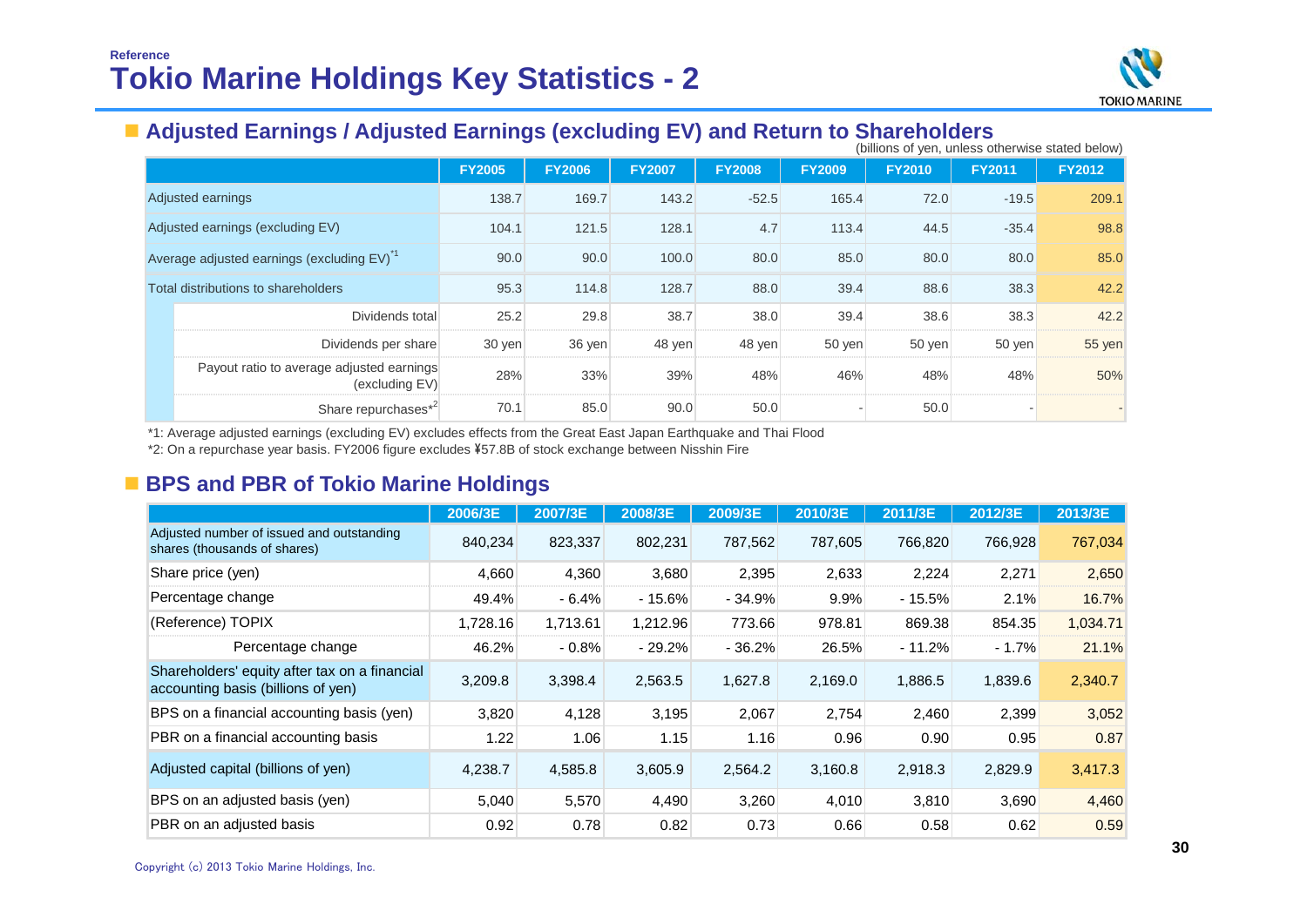### **Factors of Change in Adjusted Capital Reference**





(billions of yen)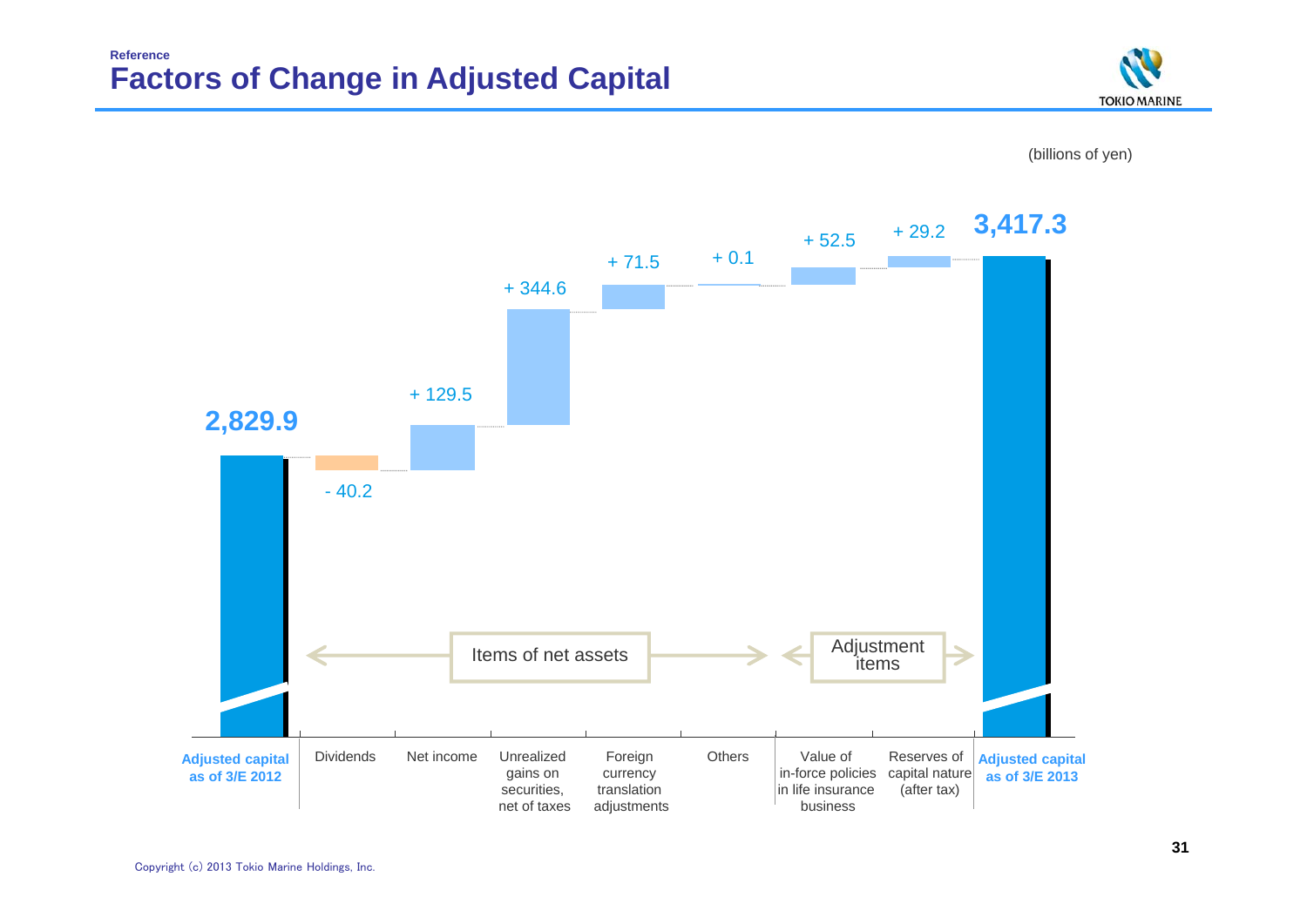

#### $\bullet$ **Main impact in the event of 1 yen depreciation\*1 (estimate)**

| Impact on P/L                                                                                                             | Impact on B/S                                                                                                                                                                                                                              |
|---------------------------------------------------------------------------------------------------------------------------|--------------------------------------------------------------------------------------------------------------------------------------------------------------------------------------------------------------------------------------------|
| 1. Increase in profit from overseas subsidiaries<br>converted into yen:<br>approx. $4 + 1.0B^{2}$                         | Increase in yen based net asset value of<br>$\bullet$<br>overseas subsidiaries :<br>approx. $4 + 10.0B$                                                                                                                                    |
| 2. Change in foreign currency denominated<br>outstanding claims and derivatives at TMNF<br>approx. ¥ - 1.7B <sup>*2</sup> | Regarding No.2 in the left column, due to the<br>$\blacksquare$<br>simultaneous change in value of the matching<br>foreign currency denominated assets and<br>hedged assets, impact to the Group's net asset<br>value is basically neutral |

\*1: Assuming that the FX rate for each currency changes with the same ratio as USD \*2: After tax basis

#### $\bullet$ **Reference** (**applied FX rate**)

|                       | FX rate (USD/JPY)        |                          |                                                |  |
|-----------------------|--------------------------|--------------------------|------------------------------------------------|--|
|                       | FY2011<br><b>Results</b> | FY2012<br><b>Results</b> | FY2013<br><b>Projections</b><br>(Applied rate) |  |
| Overseas subsidiaries | <b>JPY 77.74</b>         | <b>JPY 86.58</b>         | JPY 94.05                                      |  |
|                       | (end-Dec. 2011)          | (end-Dec. 2012)          | (end-Mar. 2013)                                |  |
| <b>TMNF</b>           | JPY 82.19                | JPY 94.05                | JPY 94.05                                      |  |
|                       | (end-Mar. 2012)          | (end-Mar. 2013)          | (end-Mar. 2013)                                |  |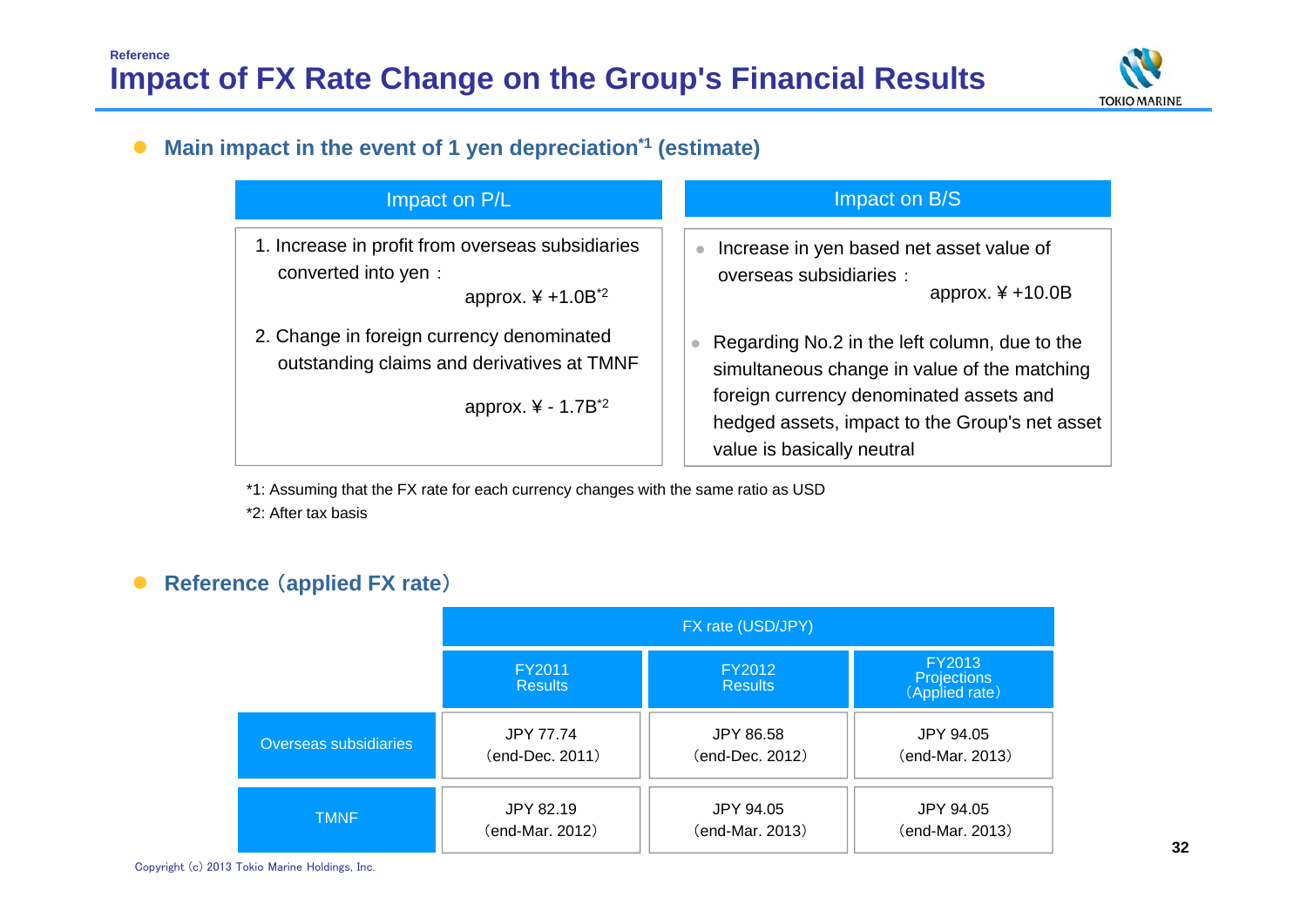

#### ■**Status of investments in bonds of European countries**

(Sum of major subsidiaries (domestic and overseas) as of the end of FY2012)

|                          |                        | (billions of yen)                       |
|--------------------------|------------------------|-----------------------------------------|
|                          | <b>Sovereign bonds</b> | <b>Other</b><br>(corporate bonds, etc.) |
| European countries total | 138.9                  | 124.8                                   |
| (Five countries*)        | 1.4                    | 3.7                                     |

\* Heavily-indebted European countries which are Portugal, Ireland, Italy, Greece, and Spain

### ■ **Status of investments in Securitized Products**

| (Sum of major subsidiaries (domestic and overseas) as of the end of FY2012) |                                       |                          | (billions of yen)       |
|-----------------------------------------------------------------------------|---------------------------------------|--------------------------|-------------------------|
|                                                                             | As of the end of FY2012 <sup>*1</sup> | <b>Domestic Offices</b>  | <b>Overseas Offices</b> |
| <b>CDS</b>                                                                  | 48.1                                  | 48.1                     |                         |
| AAA                                                                         | 2.0                                   | 2.0                      |                         |
| AA                                                                          | 2.8                                   | 2.8                      |                         |
| A                                                                           |                                       |                          |                         |
| <b>BBB</b>                                                                  | 43.2                                  | 43.2                     |                         |
| Other than above                                                            |                                       |                          |                         |
| <b>ABS (Securitized products)</b>                                           | 445.1                                 | 53.3                     | 391.8                   |
| Agency MBS <sup>2</sup>                                                     | 157.8                                 | 18.5                     | 139.3                   |
| AAA                                                                         | 77.5                                  | 29.7                     | 47.7                    |
| AA                                                                          | 21.2                                  | 3.7                      | 17.5                    |
| A                                                                           | 23.7                                  | 1.0                      | 22.7                    |
| <b>BBB</b>                                                                  | 28.4                                  | $\overline{\phantom{0}}$ | 28.4                    |
| Other than above                                                            | 136.1                                 | 0.2                      | 135.9                   |
| <b>Total</b>                                                                | 493.2                                 | 101.4                    | 391.8                   |
|                                                                             |                                       |                          |                         |

| <b>Financial guarantee reinsurance (relating to securitized products)</b> | xа | 84<br>and the second state of the |  |
|---------------------------------------------------------------------------|----|-----------------------------------|--|
|---------------------------------------------------------------------------|----|-----------------------------------|--|

\*1 CDS: Notional value ABS: Market value Financial guarantee reinsurance: Par outstanding

\*2 Agency MBS: MBS by Fannie Mae, Freddie Mac, and Ginnie Mae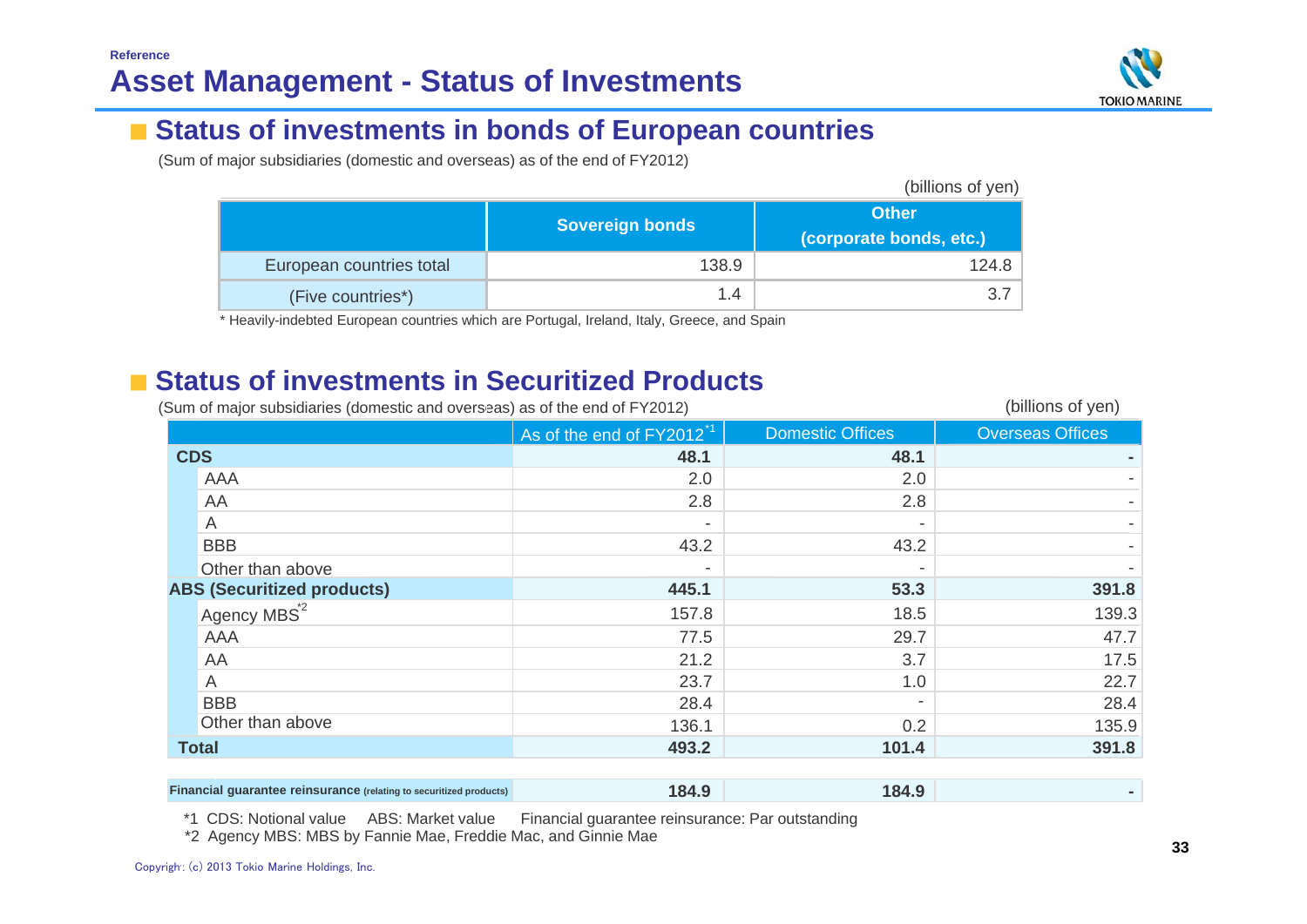#### **"Innovation and Execution 2014" Overview**Mid-Term Business Plan





**Term Vision** 

Mid- to Long-<br>Term Vision Care A global insurance group sustaining growth by offering quality that customers select

Copyright (c) 2013 Tokio Marine Holdings, Inc.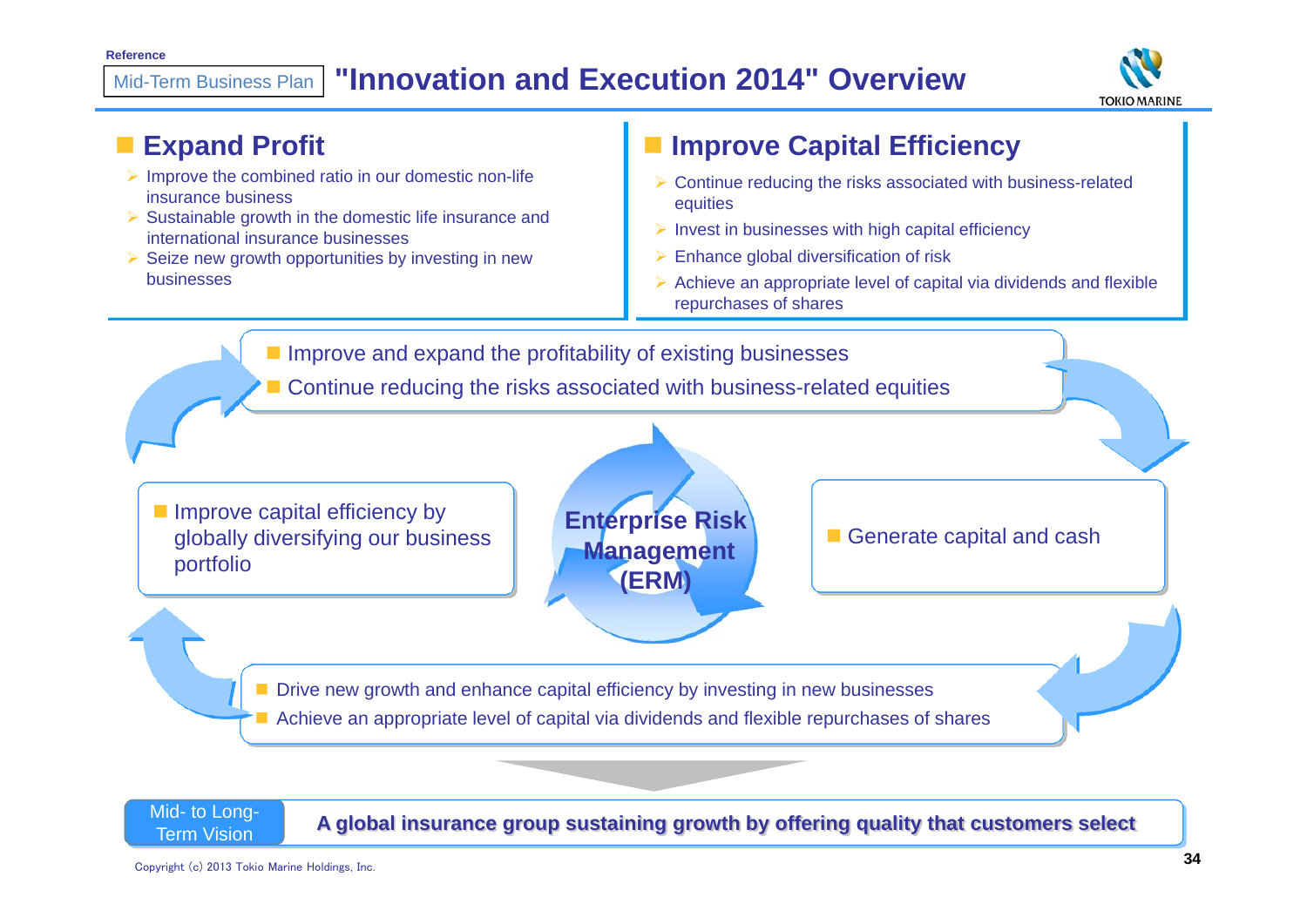### **Improve profitability to achieve a combined ratio ("C/R") at a 95% level by FY2014**

(Private insurance basis)

| FY2011 C/R : 103.3%                                                                |                                                                                                                                                                                                                                                                                                            | FY2014 C/R : 95% |  |  |  |
|------------------------------------------------------------------------------------|------------------------------------------------------------------------------------------------------------------------------------------------------------------------------------------------------------------------------------------------------------------------------------------------------------|------------------|--|--|--|
| Improve operational efficiency<br>and achieve premium growth<br>$-1.0\%$ C/R       | <b>N</b> Lowering corporate expenses<br>No Revising the agency commission points<br>Achieve steady premium growth by enhancing the sales force                                                                                                                                                             |                  |  |  |  |
| Improvement of underwriting<br>$-2.0\%$ C/R                                        | Improving profitability mainly through product and rate<br>revisions<br>Assuming negative factors in development of grade discounts<br>and the depreciation of insured automobiles<br>Implementing additional measures in a timely and effective<br>manner in response to the underwriting results in auto |                  |  |  |  |
| <b>Factors relating to natural</b><br>catastrophes<br>$-5.0\%$ $\sim$ $-6.0\%$ C/R | Assuming of an average level of losses related to natural<br>catastrophes<br>7 Conservative assumptions as to the level of natural<br>catastrophe-related losses and reinsurance costs in light of the<br>increase of natural disasters                                                                    |                  |  |  |  |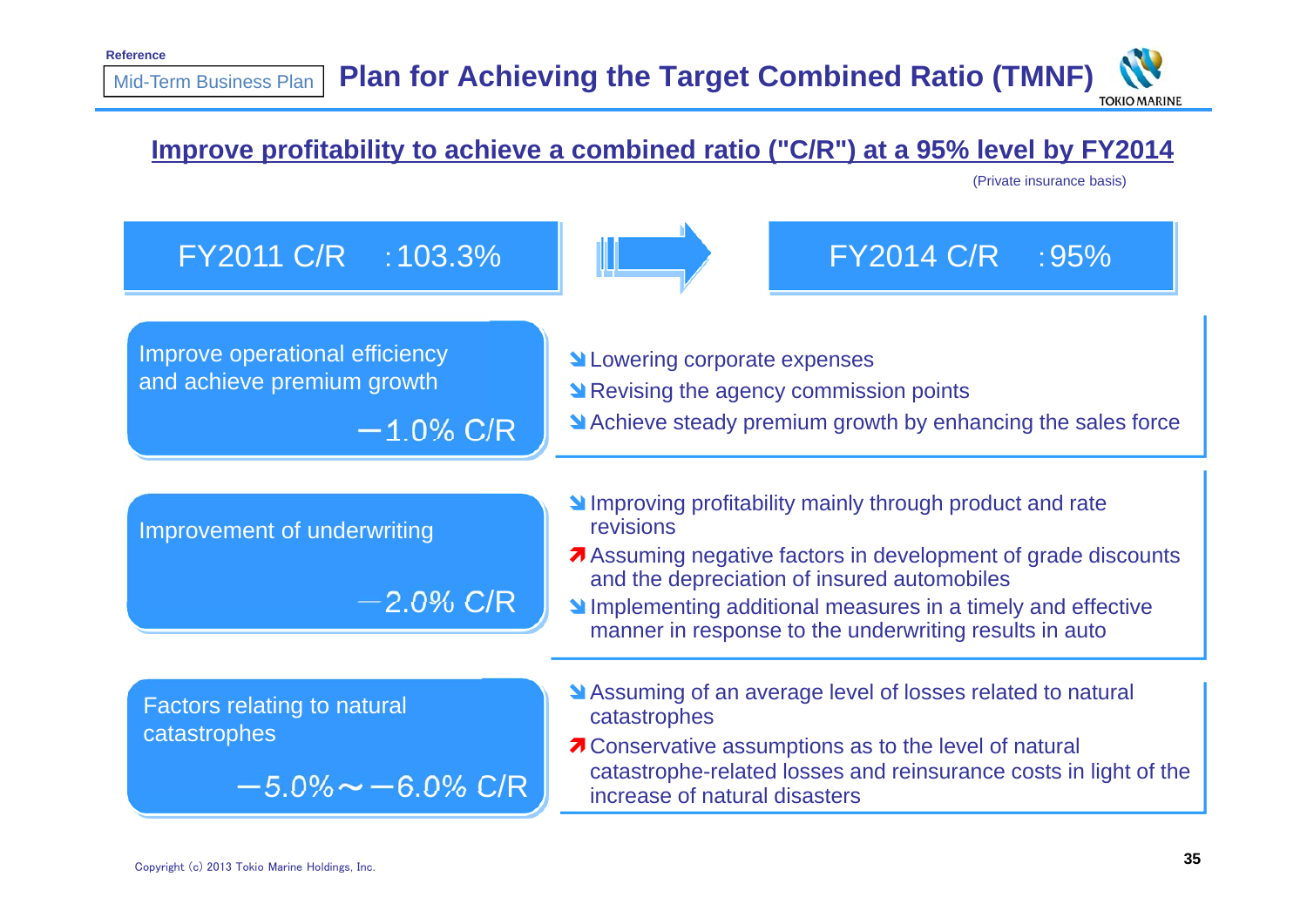

### **Target an aggregate Adjusted Earnings (EV increase) of ¥180B \***

•

\*excluding capital transactions



**Annualized Premiums** (billions of yen)





**New Policies**

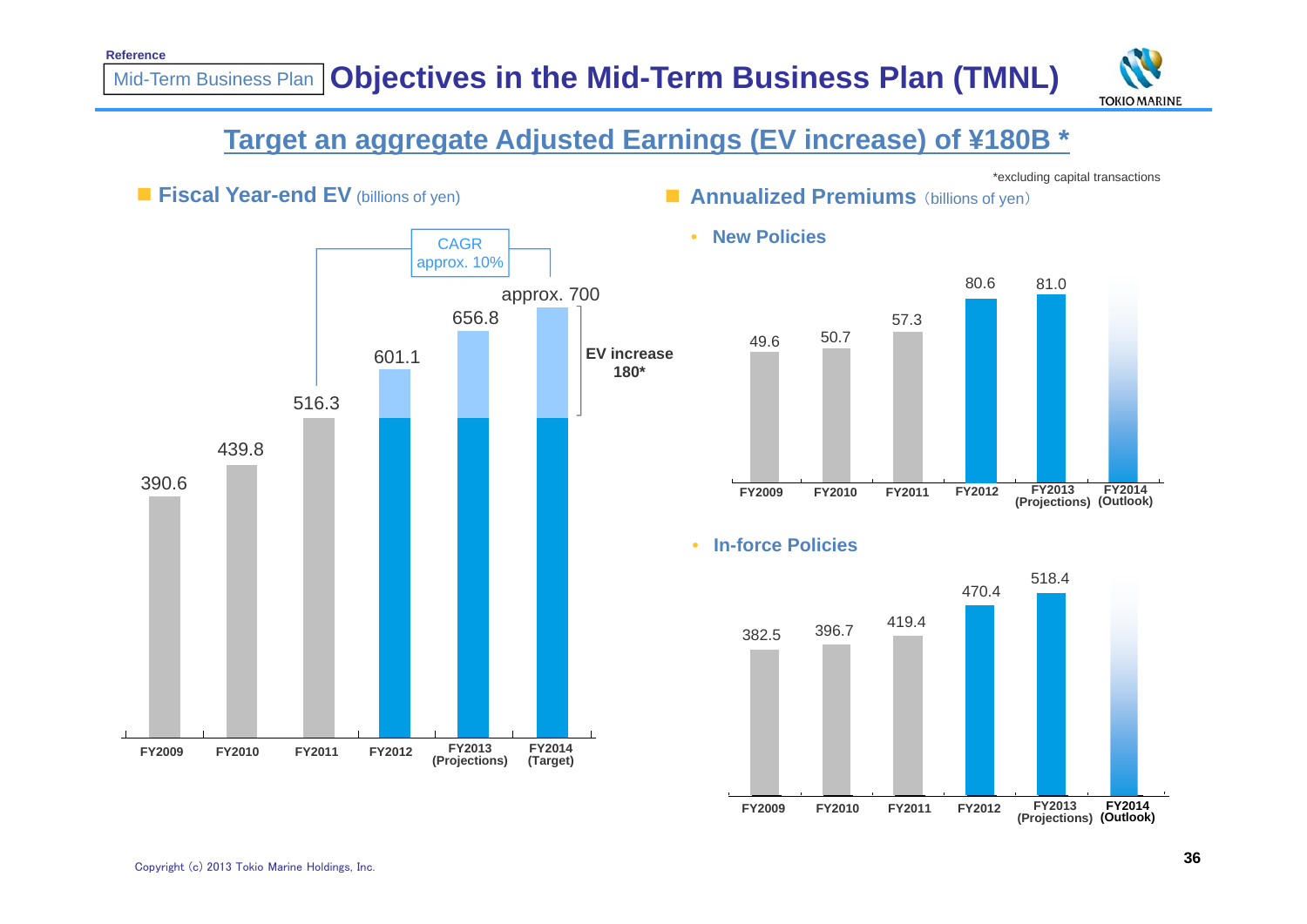**Reference**

Mid-Term Business Plan





\*1: Average-level adjusted earnings excluding extraordinary factors (adjustment relating to ¥27.9B natural catastrophe loss incurred in 1Q FY2011) \*2: Average-level adjusted earnings excluding the excess of the forecast natural catastrophe loss such as Thai Flood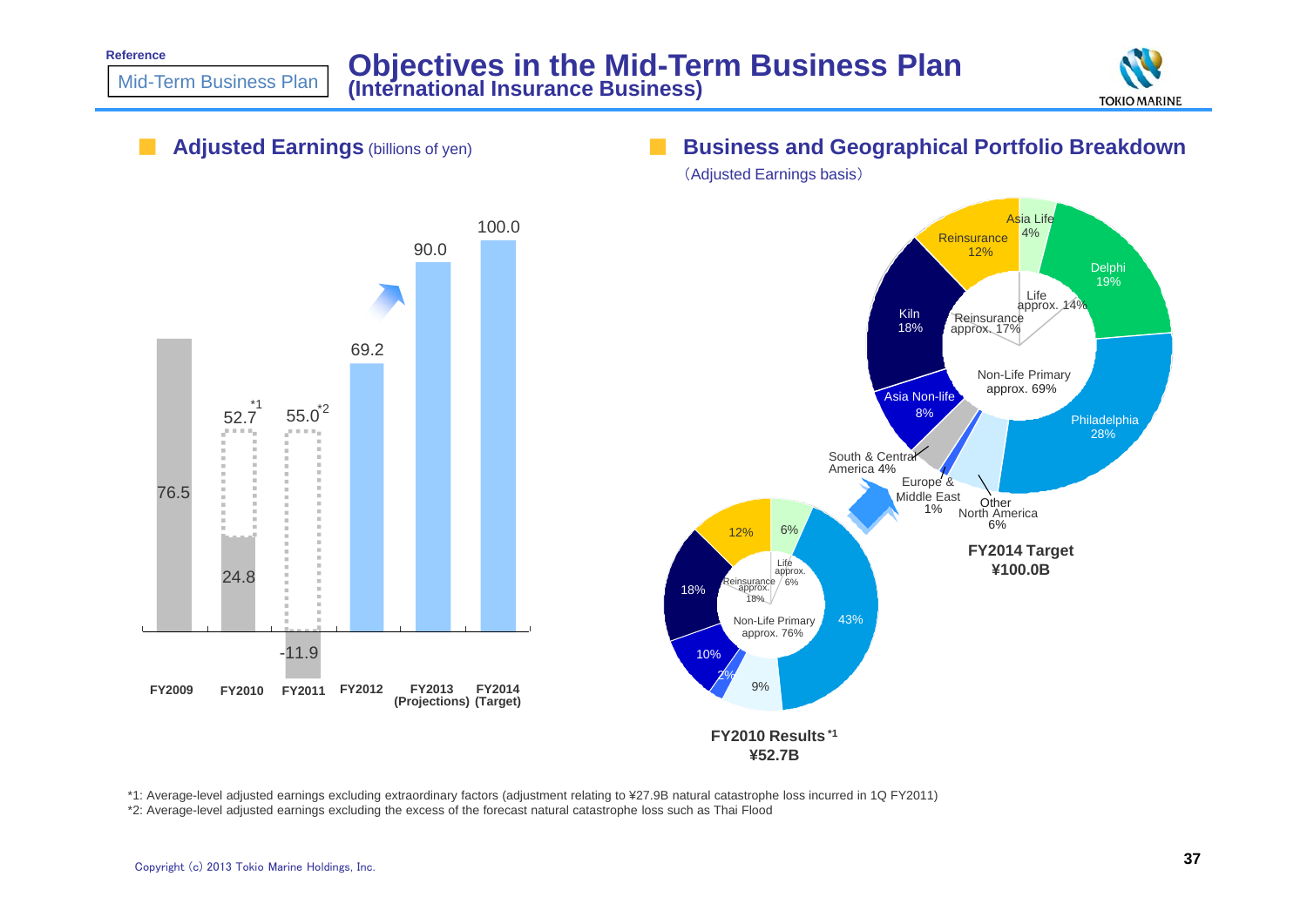### **Reference Definition of Adjusted Earnings**



### **1. Adjusted earnings\*1**

(1) Property and casualty insurance business



(3) Other businesses … Net income determined following financial accounting principles

### **2. Adjusted capital\*1 (average balance basis) 3. Adjusted ROE**

+ Catastrophe reserves, etc. (2) Life insurance business \*4 (1) Property and casualty insurance business Reserves for price fluctuations Adjusted capital = $\begin{array}{|c|c|c|c|c|}\n \hline\n \end{array}$  Capital  $\begin{array}{|c|c|c|c|}\n \hline\n \end{array}$  + Adjusted capital = $EV<sup>*</sup>5$ 

(3) Other businesses … Net assets determined following financial accounting principles



- \*1 Each adjustment is after-tax basis
- \*2 Reversal are subtracted
- \*3 ALM: Asset Liability management Excluded as counter balance items against market value fluctuations of liabilities
- \*4 Calculations are based on net income basis for life insurance companies in certain regions.
- \*5 EV: Embedded Value

An index in which the net asset value and the net present value of profits generated form the existing policies are combined